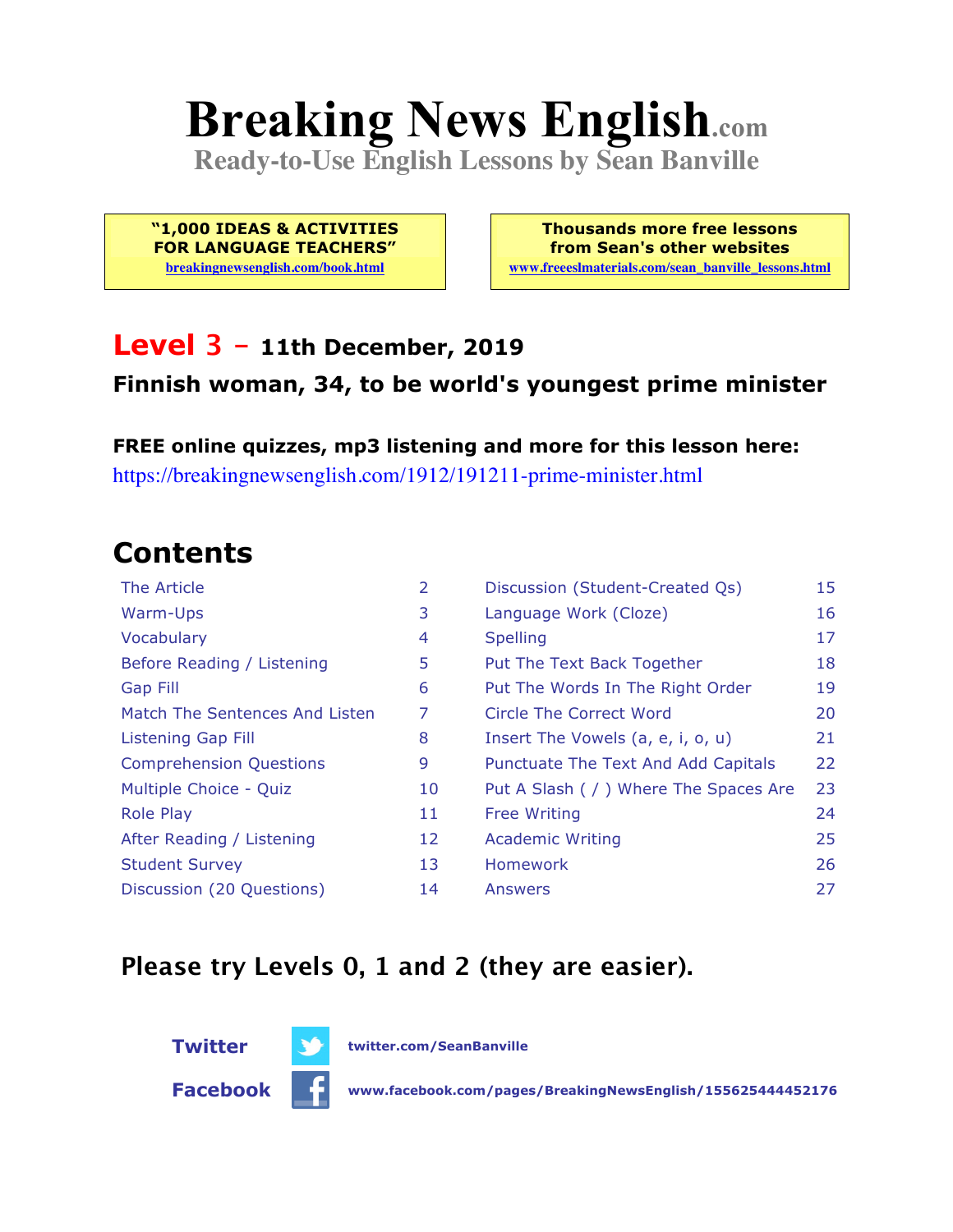### **THE ARTICLE**

From https://breakingnewsenglish.com/1912/191211-prime-minister.html

A 34-year-old woman is to become the youngest prime minister in the world. The new leader is Sanna Marin. She only celebrated her 34th birthday last week. She became the head of the Finnish Social Democrats Party last week. Members of her party voted for her in an election on Sunday. She received 32 of the 61 votes to become chairperson of her party. Ms Marin was the minister of transport and communications in Finland. She will take over as Finland's prime minister after her former boss announced that he would be stepping down. The ex-prime minister, 57-year-old Antti Rinne, announced last week that he was quitting. Marin will be the youngest prime minister in Finland's history.

Sanna Marin said she is very excited at the prospect of leading her country. She said: "There's a lot of work to be done. First, we'll have to call a meeting between the ruling parties and review the government program. We have a joint government program which glues the coalition together." She added that one of her first jobs is to increase the popularity of her party with the Finnish people, saying: "We have a lot of work ahead to rebuild trust." Marin will lead a coalition government. All of the other four leaders in the coalition are also women. Marin is new kind of leader. She shares photos of her private, social and political life on her Instagram page.

Sources: https://www.**helsinkitimes.fi**/finland/finland-news/politics/17078-social-democrats-selects-marinas-its-candidate-to-succeed-rinne.html https://www**.rt.com**/news/475359-finland-youngest-prime-minister/ https://www.**reuters.com**/article/us-finland-government-pm/finlands-social-democrats-namemarin-to-be-youngest-ever-prime-minister-idUSKBN1YC0JO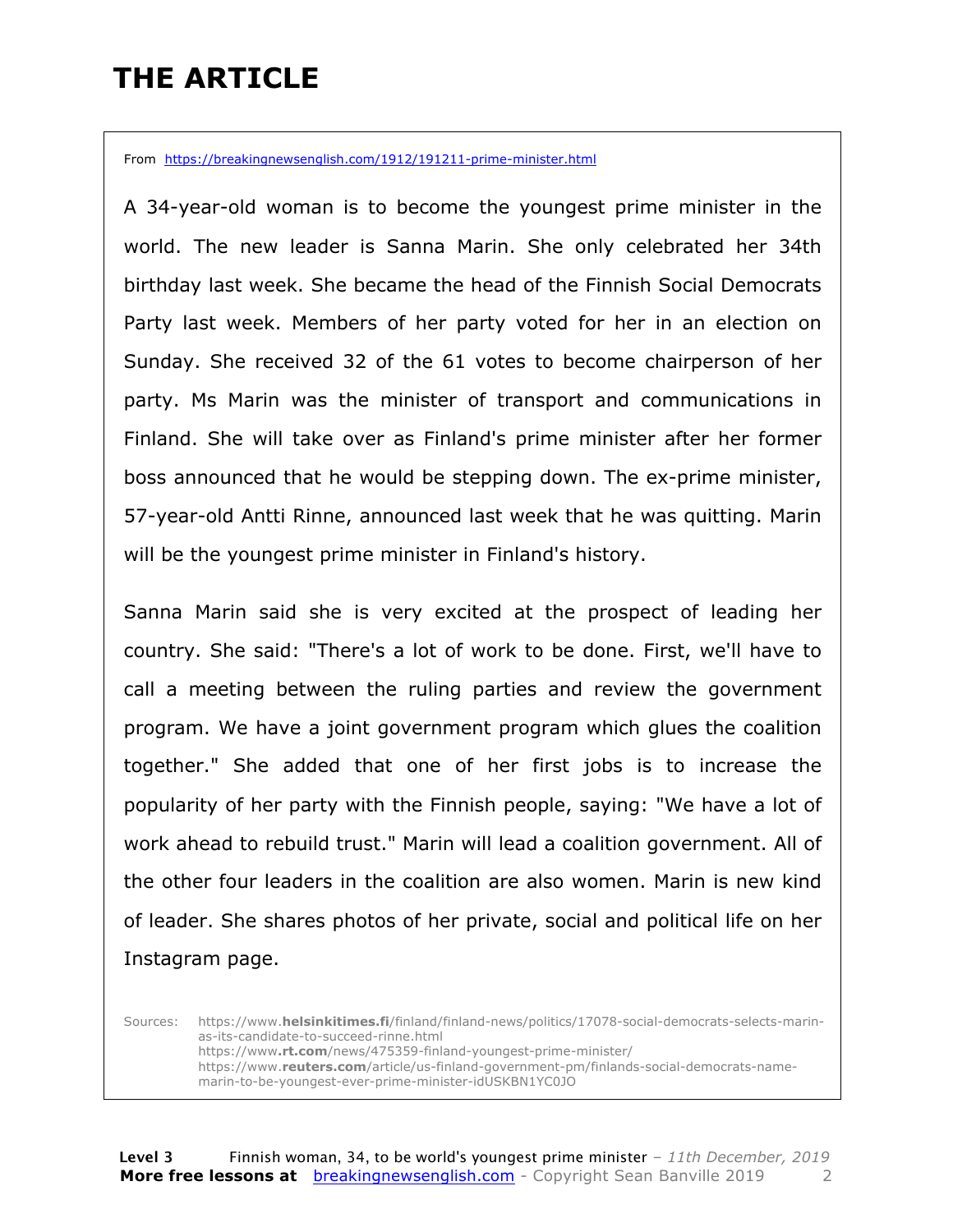**1. PRIME MINISTERS:** Students walk around the class and talk to other students about prime ministers. Change partners often and share your findings.

**2. CHAT:** In pairs / groups, talk about these topics or words from the article. What will the article say about them? What can you say about these words and your life?

a 34-year-old / prime minister / leader / party / voted / chairperson / boss / quit / excited / prospect / meeting / program / popularity / trust / coalition / private / social

Have a chat about the topics you liked. Change topics and partners frequently.

**3. AGE LIMIT:** Students A **strongly** believe there should be an age limit which a prime minister cannot be younger than; Students B **strongly** believe the opposite. Change partners again and talk about your conversations.

**4. YOUNG:** Is it good for these people to be young? Complete this table with your partner(s). Change partners often and share what you wrote.

|                   | Good | <b>Bad</b> |
|-------------------|------|------------|
| A national leader |      |            |
| A police officer  |      |            |
| A teacher         |      |            |
| A company CEO     |      |            |
| A grandparent     |      |            |
| A chess player    |      |            |

**5. CELEBRATE:** Spend one minute writing down all of the different words you associate with the word "celebrate". Share your words with your partner(s) and talk about them. Together, put the words into different categories.

**6. NATIONAL LEADER:** Rank these with your partner. Put the best important thing for a national leader to have at the top. Change partners often and share your rankings.

- charisma
- experience
- ideas
- education
- good looks
- intelligence
- patience
- a strong will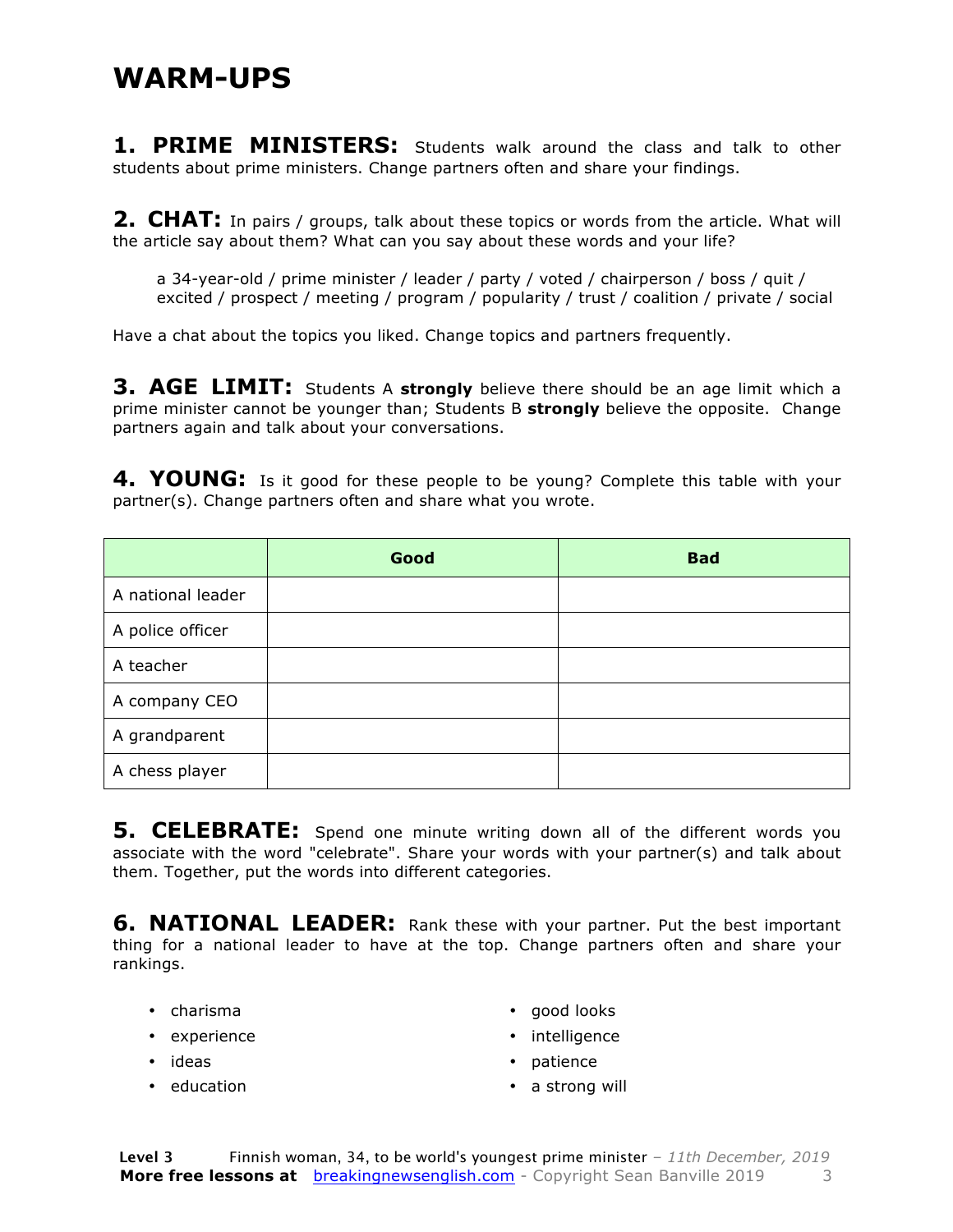### **VOCABULARY MATCHING**

#### **Paragraph 1**

| 1.  | celebrated  | a. | Chose one person over another (others) to<br>be leader.                                                                |  |
|-----|-------------|----|------------------------------------------------------------------------------------------------------------------------|--|
| 2.  | head        | b. | Did something for a special or happy day.                                                                              |  |
| 3.  | voted       | c. | An event where people choose who they<br>want to be leader of their country, city.<br>school, group, etc.              |  |
| 4.  | election    | d. | Having been in a role or position before.                                                                              |  |
| 5.  | former      | e. | Leader.                                                                                                                |  |
| 6.  | announced   | f. | Leaving a job or company.                                                                                              |  |
| 7.  | quitting    | g. | Made a public statement about a fact,<br>happening, or plan.                                                           |  |
|     | Paragraph 2 |    |                                                                                                                        |  |
| 8.  | prospect    | h. | Being in power and control now.                                                                                        |  |
| 9.  | ruling      | i. | Sticks together.                                                                                                       |  |
| 10. | review      | j. | The possibility of doing something in the<br>future.                                                                   |  |
| 11. | joint       | k. | careful<br>look at something<br>with<br>the<br>A<br>possibility<br>of changing<br>plan<br>it<br>if<br>or<br>necessary. |  |
| 12. | glues       | Ι. | Being liked, admired, or supported by many<br>people.                                                                  |  |
| 13. | popularity  | m. | Shared, held, or made by two or more<br>people, parties, or organizations together.                                    |  |
|     |             |    |                                                                                                                        |  |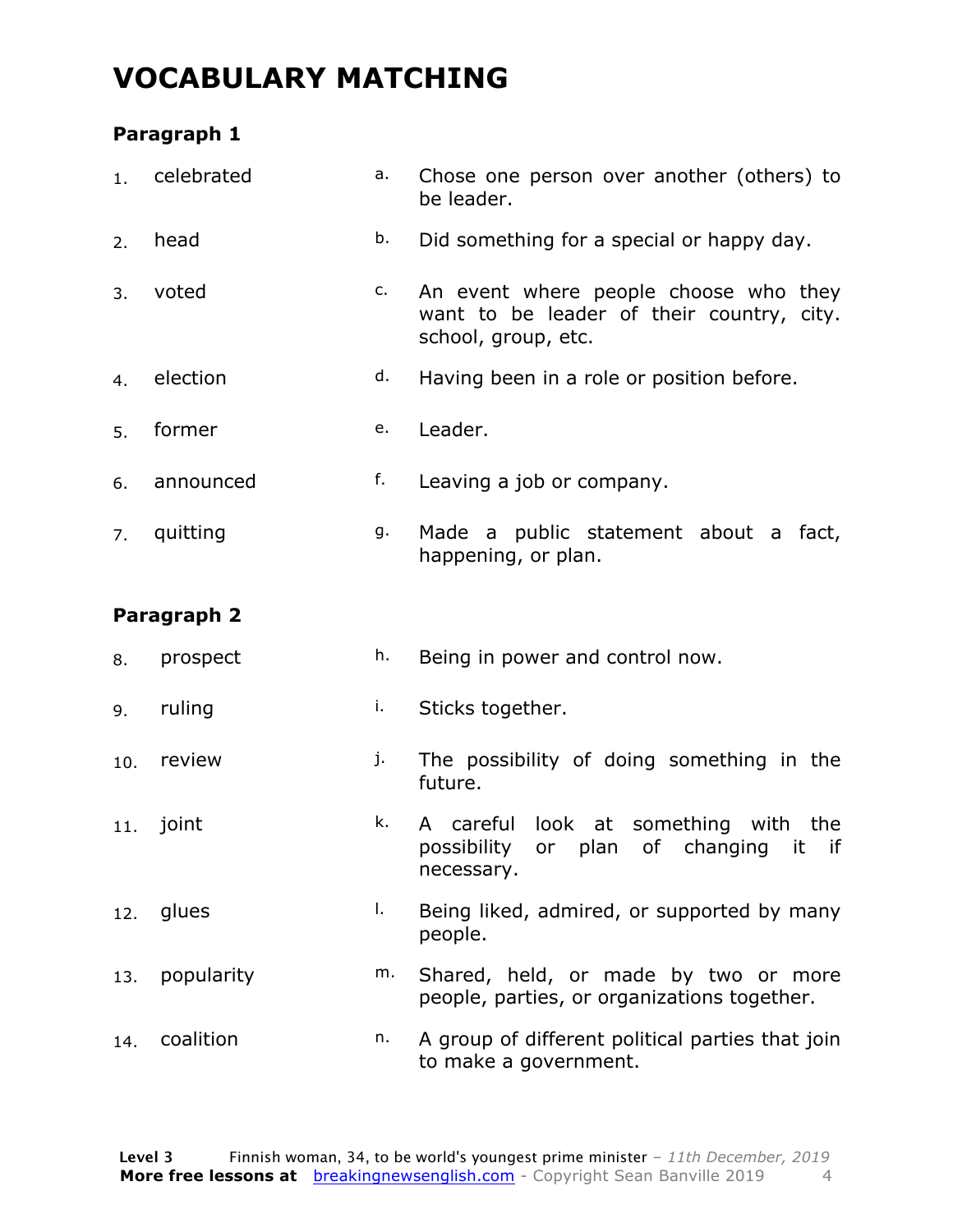### **BEFORE READING / LISTENING**

From https://breakingnewsenglish.com/1912/191211-prime-minister.html

#### **1. TRUE / FALSE:** Read the headline. Guess if a-h below are true (T) or false (F).

- a. The new Finnish leader will celebrate her 35th birthday next week. **T / F**
- b. The leader got over 75% of the vote in an election to be chairperson. **T / F**
- c. Ms Marin was minister for education. **T / F**
- d. Ms Marin is the youngest leader in Finland's history. **T / F**
- e. Ms Marin said she is worried about becoming leader. **T / F**
- f. The first thing Ms Marin will do is to call a meeting. **T / F**
- g. Ms Marin said she needs to restore her party's trust with the people. **T / F**
- h. Ms Marin is a very private person and does not use social media. **T / F**

#### **2. SYNONYM MATCH:** (The words in **bold** are from the news article.)

- **1. leader**
- **2. voted for**
- **3. received**
- **4. former**
- **5. quitting**
- **6. prospect**
- **7. review**
- **8. ahead**
- **9. coalition**
- **10. private**
- a. ex-
- b. possibilities
- c. personal
- d. elected
- e. in the future
- f. resigning
- g. union
- h. head
- i. study
- j. got

#### **3. PHRASE MATCH:** (Sometimes more than one choice is possible.)

- 1. celebrated her
- 2. She received 32 of the 61
- 3. her former
- 4. stepping
- 5. announced last week that he
- 6. she is very excited
- 7. There's a lot of work
- 8. call a meeting between
- 9. glues the coalition
- 10. a lot of work ahead to rebuild
- a. boss
- b. the ruling parties
- c. at the prospect
- d. 34th birthday
- e. trust
- f. down
- g. votes
- h. together
- i. was quitting
- j. to be done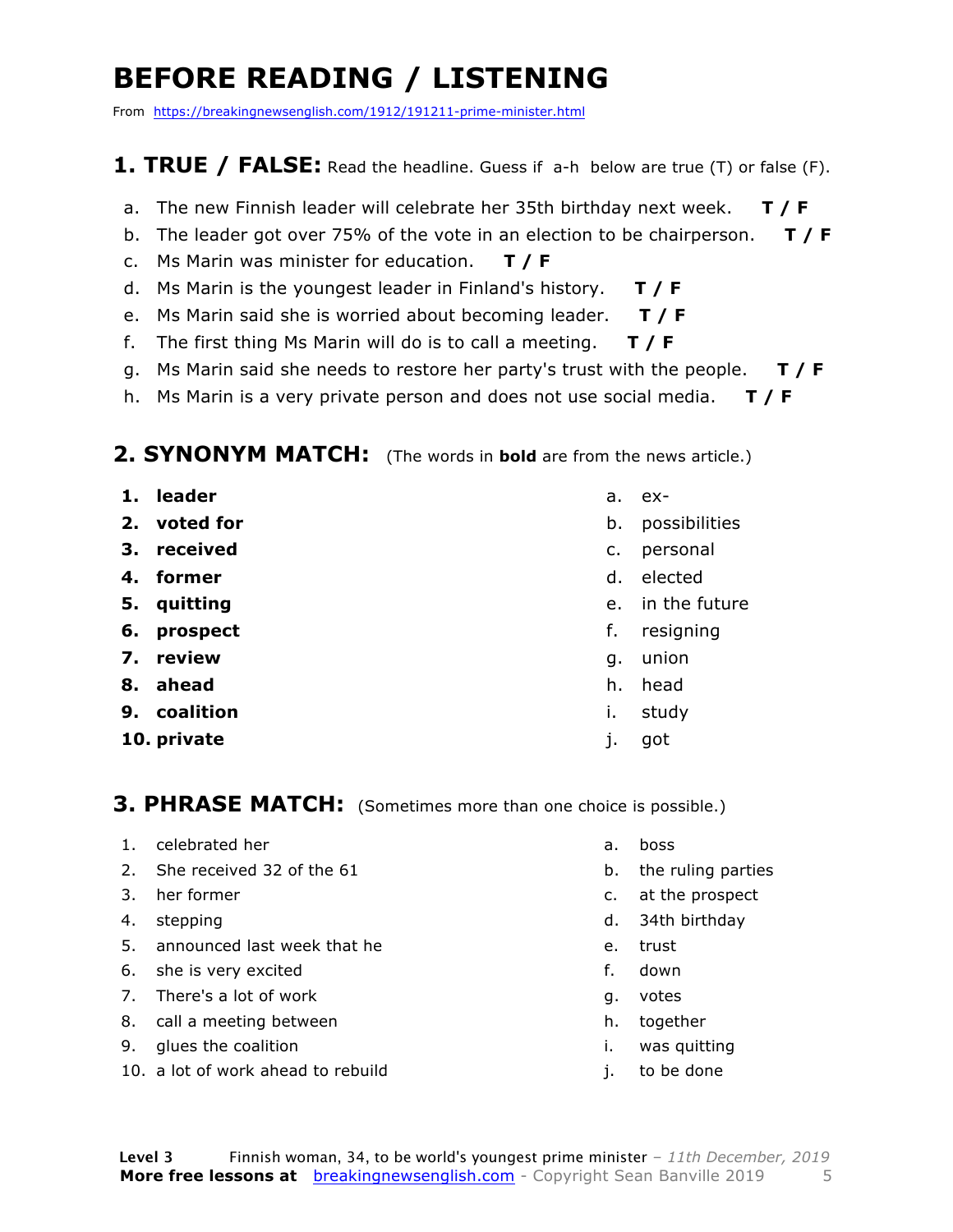### **GAP FILL**

From https://breakingnewsenglish.com/1912/191211-prime-minister.html

A 34-year-old woman is to become the (1) prime minister in the world. The new leader is Sanna Marin. She only celebrated her 34th birthday last week. She became the (2) of the Finnish Social Democrats Party last week. Members of her party voted for her in an (3) \_\_\_\_\_\_\_\_\_\_\_\_\_\_\_\_ on Sunday. She received 32 of the 61 votes to become chairperson of her party. Ms Marin was the (4) \_\_\_\_\_\_\_\_\_\_\_\_\_\_\_ of transport and communications in Finland. She will take over as Finland's prime minister after her (5) \_\_\_\_\_\_\_\_\_\_\_\_\_\_\_ boss announced that he would be  $(6)$  \_\_\_\_\_\_\_\_\_\_\_\_\_\_ down. The ex-prime minister, 57year-old Antti Rinne, announced last week that he was (7) \_\_\_\_\_\_\_\_\_\_\_\_. Marin will be the youngest prime minister in Finland's (8) \_\_\_\_\_\_\_\_\_\_\_\_\_\_\_. *quitting election youngest history former stepping head minister*

Sanna Marin said she is very excited at the (9) \_\_\_\_\_\_\_\_\_\_\_\_\_ of leading her country. She said: "There's a lot of work to be done. First, we'll have to call a meeting between the  $(10)$ parties and review the government program. We have a joint government program which (11) \_\_\_\_\_\_\_\_\_\_\_\_ the coalition together." She added that one of her first jobs is to increase the (12) \_\_\_\_\_\_\_\_\_\_\_\_ of her party with the Finnish people, saying: "We have a lot of work ahead to rebuild (13) The nave a lot of work ahead to rebuild Marin will lead a coalition government. All of the  $(14)$  \_\_\_\_\_\_\_\_\_\_\_\_\_\_\_\_\_ four leaders in the  $(15)$  \_\_\_\_\_\_\_\_\_\_\_\_\_\_\_\_ are also women. Marin is new kind of leader. She shares photos of her private, social and (16) \_\_\_\_\_\_\_\_\_\_\_\_ life on her Instagram page. *trust ruling other prospect political popularity coalition glues*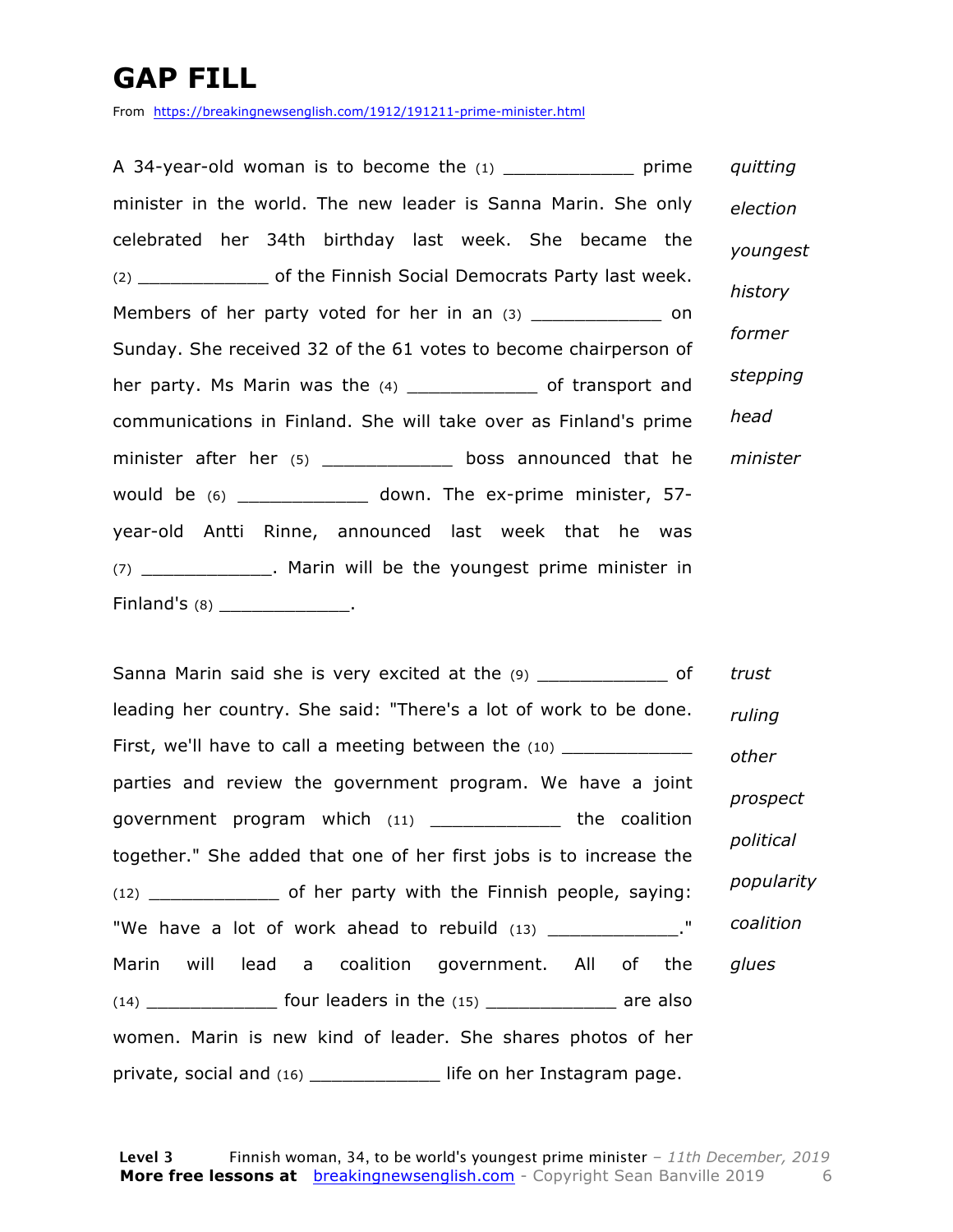#### **LISTENING – Guess the answers. Listen to check.**

From https://breakingnewsenglish.com/1912/191211-prime-minister.html

| 1) She only celebrated her 34th birthday _______<br>a. lastly week<br>b. last week<br>c. lasting week                                                                                            |
|--------------------------------------------------------------------------------------------------------------------------------------------------------------------------------------------------|
| d. lasts week<br>2) Members of her party voted for her _______                                                                                                                                   |
| a. inner electoral<br>b. in an election<br>c. in and election<br>d. in an electoral                                                                                                              |
| 3) after her former boss announced that he would _______<br>a. be step ping down<br>b. be step in down<br>c. be steppe in down                                                                   |
| d. be stepping down<br>4) ex-prime minister, 57-year-old Antti Rinne, announced last week that _______<br>a. he was quitting<br>b. he was quilting<br>c. he was quieting<br>d. he was quickening |
| 5) Marin will be the youngest prime minister _____<br>a. in Finland's history<br>b. in Finland's historian<br>c. in Finland's histories<br>d. in Finland's historical                            |
| 6) Sanna Marin said she is very excited at the prospect of ______<br>a. leaving her country<br>b. leasing her country<br>c. leaking her country<br>d. leading her country                        |
| 7) First, we'll have to call a meeting between _______<br>a. the rule in parties<br>b. the ruing parties<br>c. the ruling parties<br>d. the ruler in parties                                     |
| 8) We have a joint government program which ______ together<br>a. clues the coalition<br>b. blues the coalition<br>c. flues the coalition<br>d. glues the coalition                              |
| 9) She added that one of her first jobs is to increase the _______ party<br>a. popularity off her<br>b. popularity of she<br>c. popularity off their<br>d. popularity of her                     |
| 10) She shares photos of her private, social ______                                                                                                                                              |
| a. and political live                                                                                                                                                                            |
| b. and political life                                                                                                                                                                            |
| c. and politics life<br>d. and politically live                                                                                                                                                  |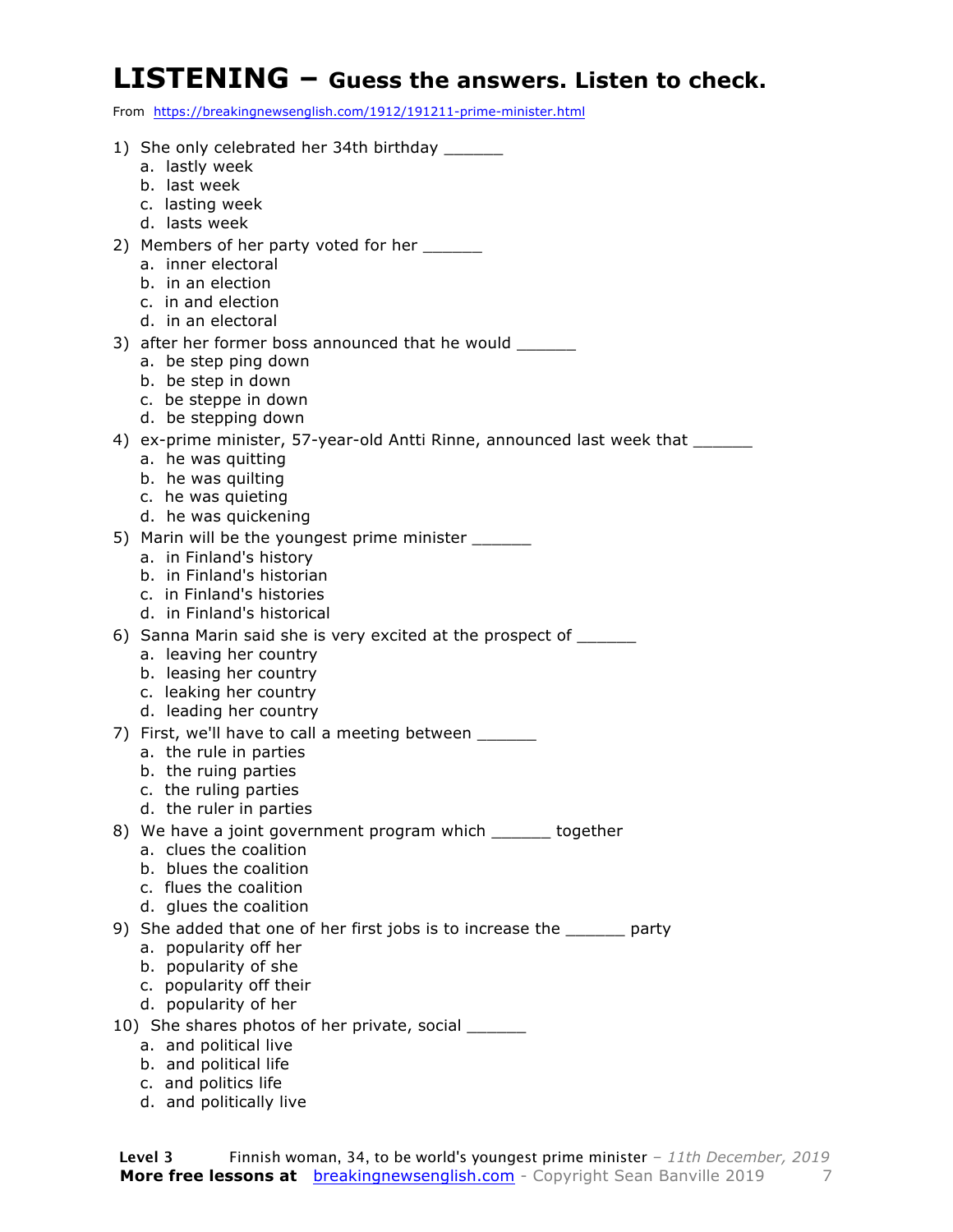#### **LISTENING – Listen and fill in the gaps**

From https://breakingnewsenglish.com/1912/191211-prime-minister.html

A 34-year-old woman (1) a control the youngest prime minister in the world. The new leader is Sanna Marin. She (2) \_\_\_\_\_\_\_\_\_\_\_\_\_\_\_\_\_\_\_ 34th birthday last week. She became the head of the Finnish Social Democrats Party last week. Members of (3) \_\_\_\_\_\_\_\_\_\_\_\_\_\_\_\_\_\_\_ for her in an election on Sunday. She received 32 of the 61 votes to become chairperson of her party. Ms Marin was (4) **Example 2** transport and communications in Finland. She will (5) \_\_\_\_\_\_\_\_\_\_\_\_\_\_\_\_\_\_\_ Finland's prime minister after her former boss announced that he would be stepping down. The ex-prime minister, 57-yearold Antti Rinne, announced last week that (6) \_\_\_\_\_\_\_\_\_\_\_\_\_\_\_\_\_\_\_. Marin will be the youngest prime minister in Finland's history.

Sanna Marin said she is very excited at (7) The same sheading her country. She said: "There's a lot of work (8) \_\_\_\_\_\_\_\_\_\_\_\_\_\_\_\_\_\_\_\_\_\_. First, we'll have to call a meeting between the ruling parties and review the government program. We (9) \_\_\_\_\_\_\_\_\_\_\_\_\_\_\_\_\_\_\_\_\_\_\_\_\_\_ government program which glues the coalition together." She added that one of her first jobs is to increase (10) \_\_\_\_\_\_\_\_\_\_\_\_\_\_\_\_\_\_\_\_\_\_ her party with the Finnish people, saying: "We have a lot of work ahead (11) \_\_\_\_\_\_\_\_\_\_\_\_\_\_\_\_\_\_\_\_\_\_." Marin will lead a coalition government. All of the other four leaders in the coalition are also women. Marin is new kind of leader. She (12) \_\_\_\_\_\_\_\_\_\_\_\_\_\_\_\_\_\_\_ her private, social and political life on her Instagram page.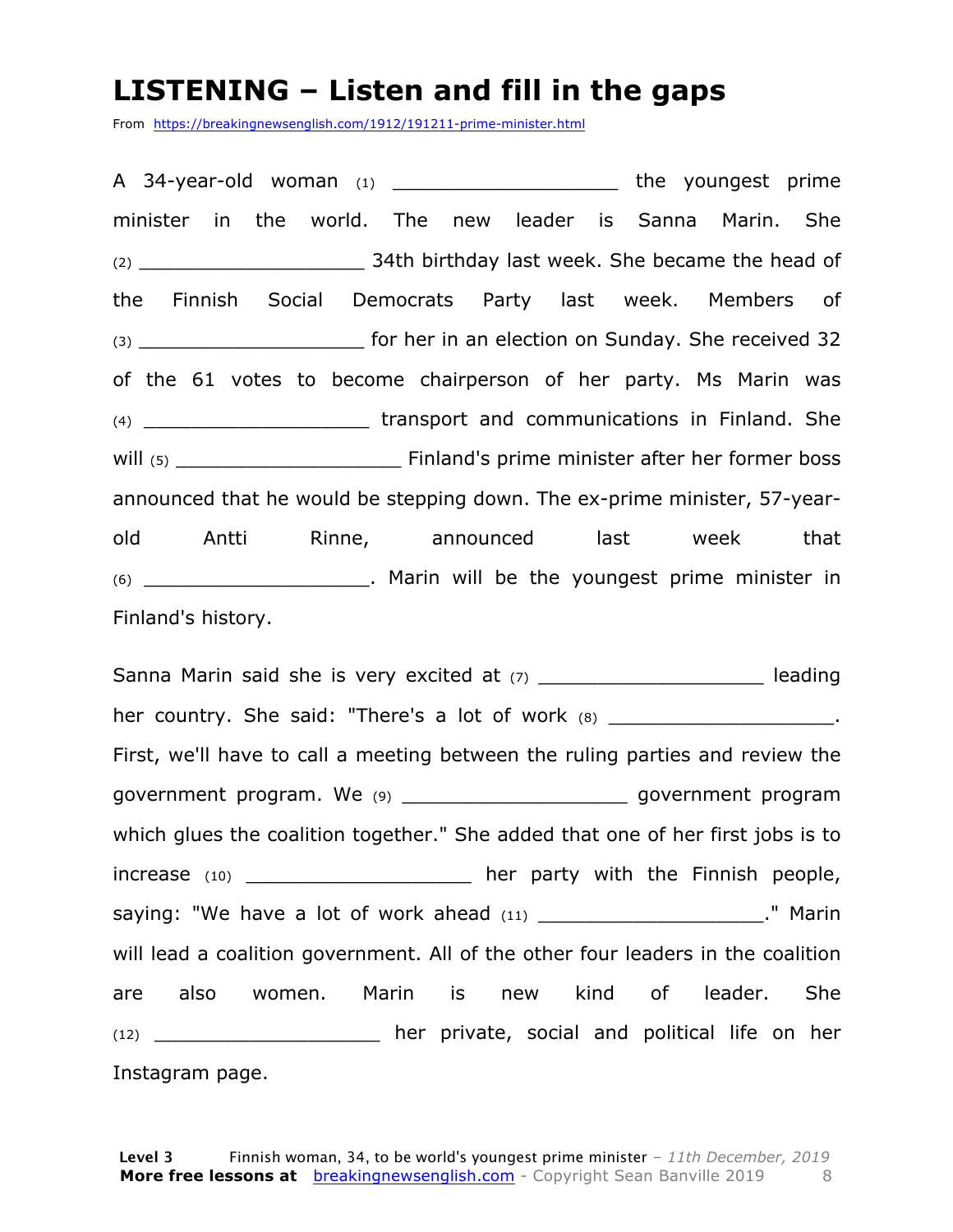### **COMPREHENSION QUESTIONS**

From https://breakingnewsenglish.com/1912/191211-prime-minister.html

- 1. What did Sanna Marin celebrate last week?
- 2. How many votes did Ms Marin get in an election?
- 3. When was the election?
- 4. What was Ms Marin minister of?
- 5. Who is stepping down?
- 6. How does Ms Marin feel about leading her country?
- 7. What will Ms Marin review?
- 8. What did Ms Marin say a joint government program glues together?
- 9. How many other leaders are there in the coalition in Finland?
- 10. Where does Ms Marin share photos of her life?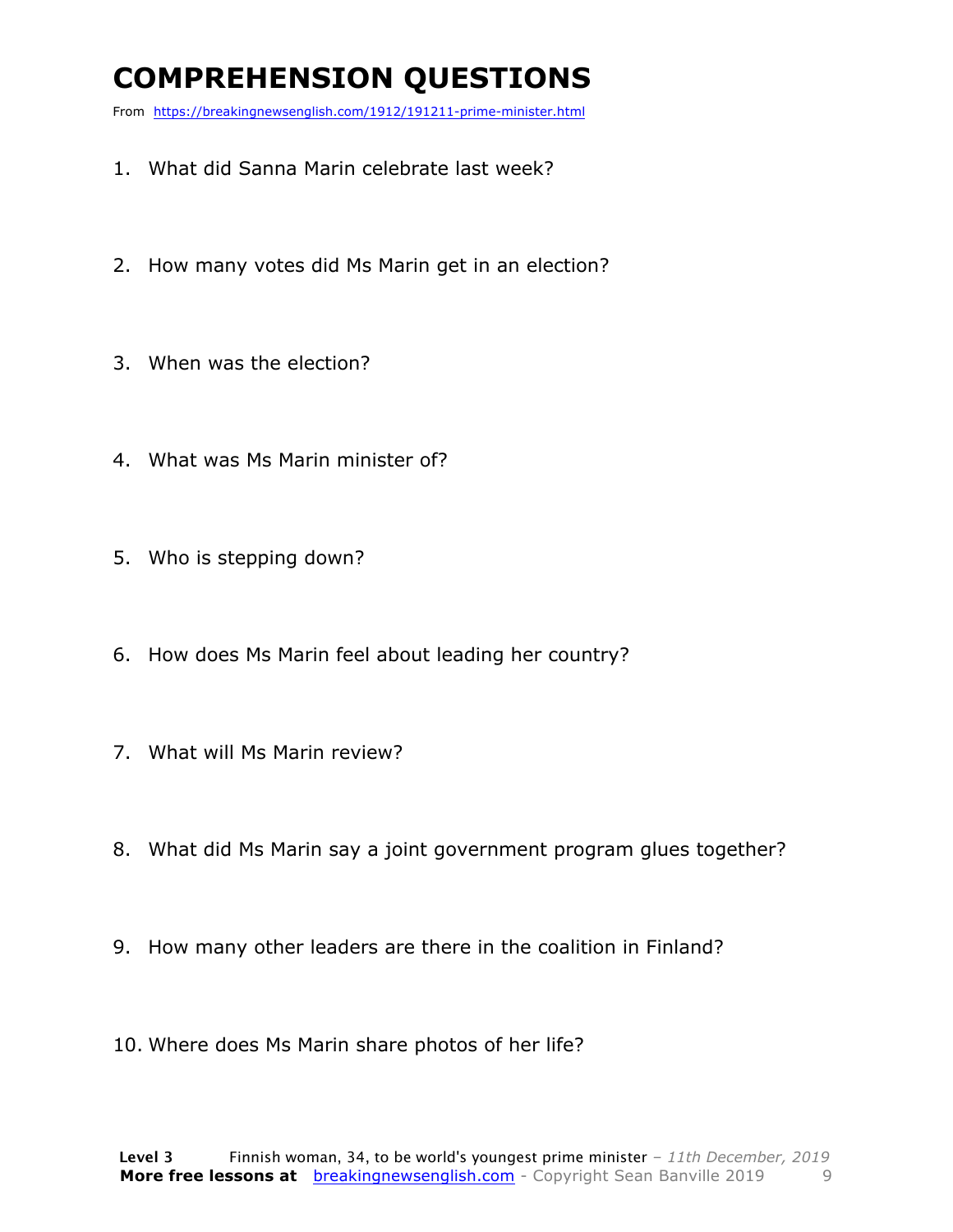### **MULTIPLE CHOICE - QUIZ**

From https://breakingnewsenglish.com/1912/191211-prime-minister.html

| 1) What did Sanna Marin celebrate  | 6) How does Ms Marin feel about     |
|------------------------------------|-------------------------------------|
| last week?                         | leading her country?                |
| a) passing her driving test        | a) positive                         |
| b) the start of her party          | b) worried                          |
| c) her wedding                     | c) excited                          |
| d) her 34th birthday               | d) scared                           |
| 2) How many votes did Ms Marin get | 7) What will Ms Marin review?       |
| in an election?                    | a) the government program           |
| a) $61$                            | b) her resume                       |
| b) $32$                            | c) the future                       |
| c) $13$                            | d) politician salaries              |
| $d)$ 16                            | 8) What did Ms Marin say a joint    |
| 3) When was the election?          | government program glues together?  |
| a) yesterday                       | a) paper                            |
| b) in November                     | b) people                           |
| c) in 2018                         | c) the coalition                    |
| d) last Sunday                     | d) ideas                            |
| 4) What was Ms Marin minister of?  | 9) How many other leaders are there |
| a) crime and police                | in the coalition in Finland?        |
| b) education                       | a)3                                 |
| c) transport and communications    | b) $4$                              |
| d) information technology          | c) $5$                              |
| 5) Who is stepping down?           | d)6                                 |
| a) a company CEO                   | 10) Where does Ms Marin share       |
| b) a trade minister                | photos of her life?                 |
| c) a whole government              | a) on Instagram                     |
| d) the ex-prime minister           | b) on Facebook                      |

- c) on Twitter
- d) on her own website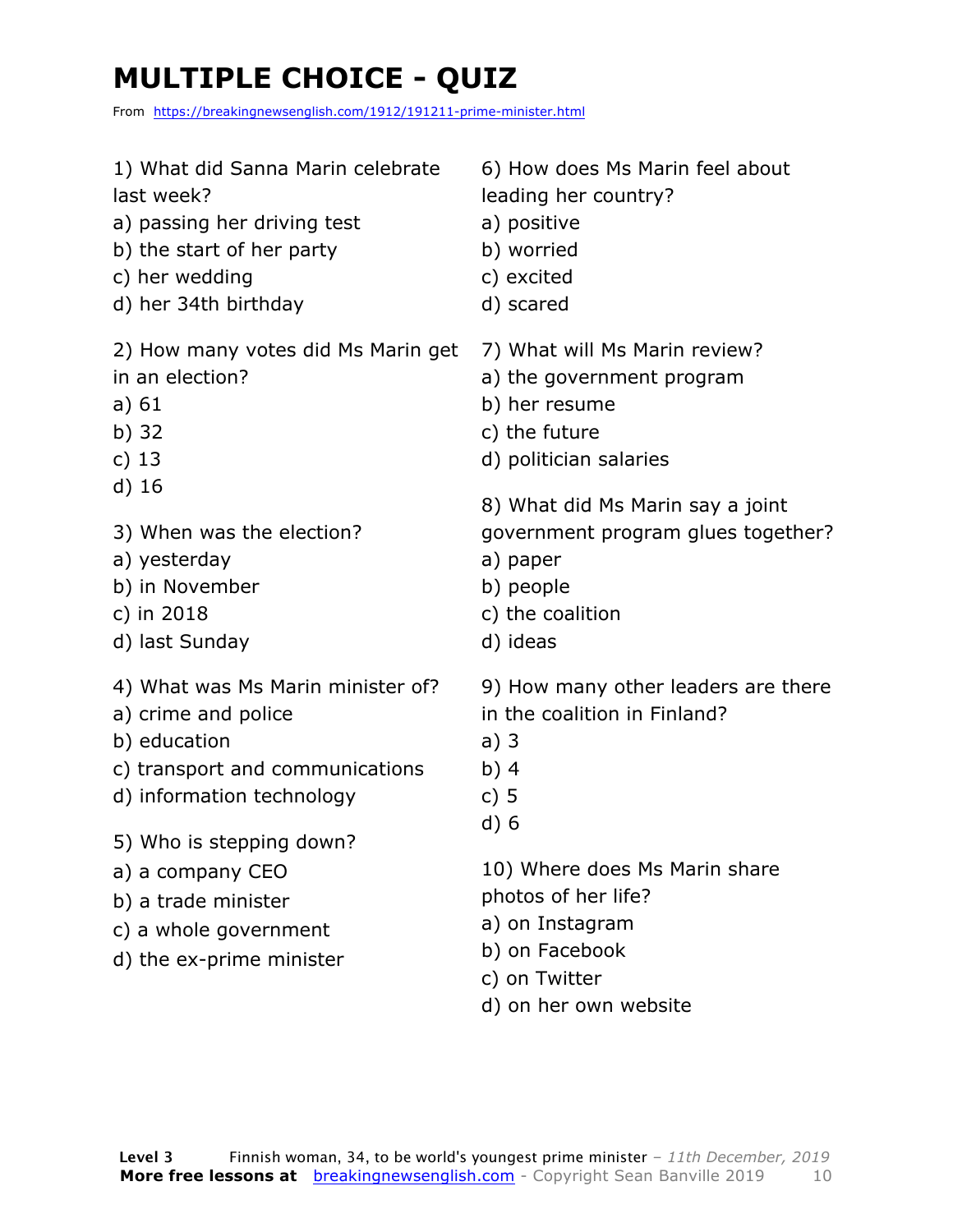### **ROLE PLAY**

From https://breakingnewsenglish.com/1912/191211-prime-minister.html

#### **Role A – Youth**

You think youth is the most important things for a leader to have. Tell the others three reasons why. Tell them why their things aren't as necessary. Also, tell the others which is the least necessary of these (and why): charisma, intelligence or ideas.

#### **Role B – Charisma**

You think charisma is the most important things for a leader to have. Tell the others three reasons why. Tell them why their things aren't as necessary. Also, tell the others which is the least necessary of these (and why): youth, intelligence or ideas.

#### **Role C – Intelligence**

You think intelligence is the most important things for a leader to have. Tell the others three reasons why. Tell them why their things aren't as necessary. Also, tell the others which is the least necessary of these (and why): charisma, youth or ideas.

#### **Role D – Ideas**

You think having ideas is the most important things for a leader to have. Tell the others three reasons why. Tell them why their things aren't as necessary. Also, tell the others which is the least necessary of these (and why): charisma, intelligence or youth.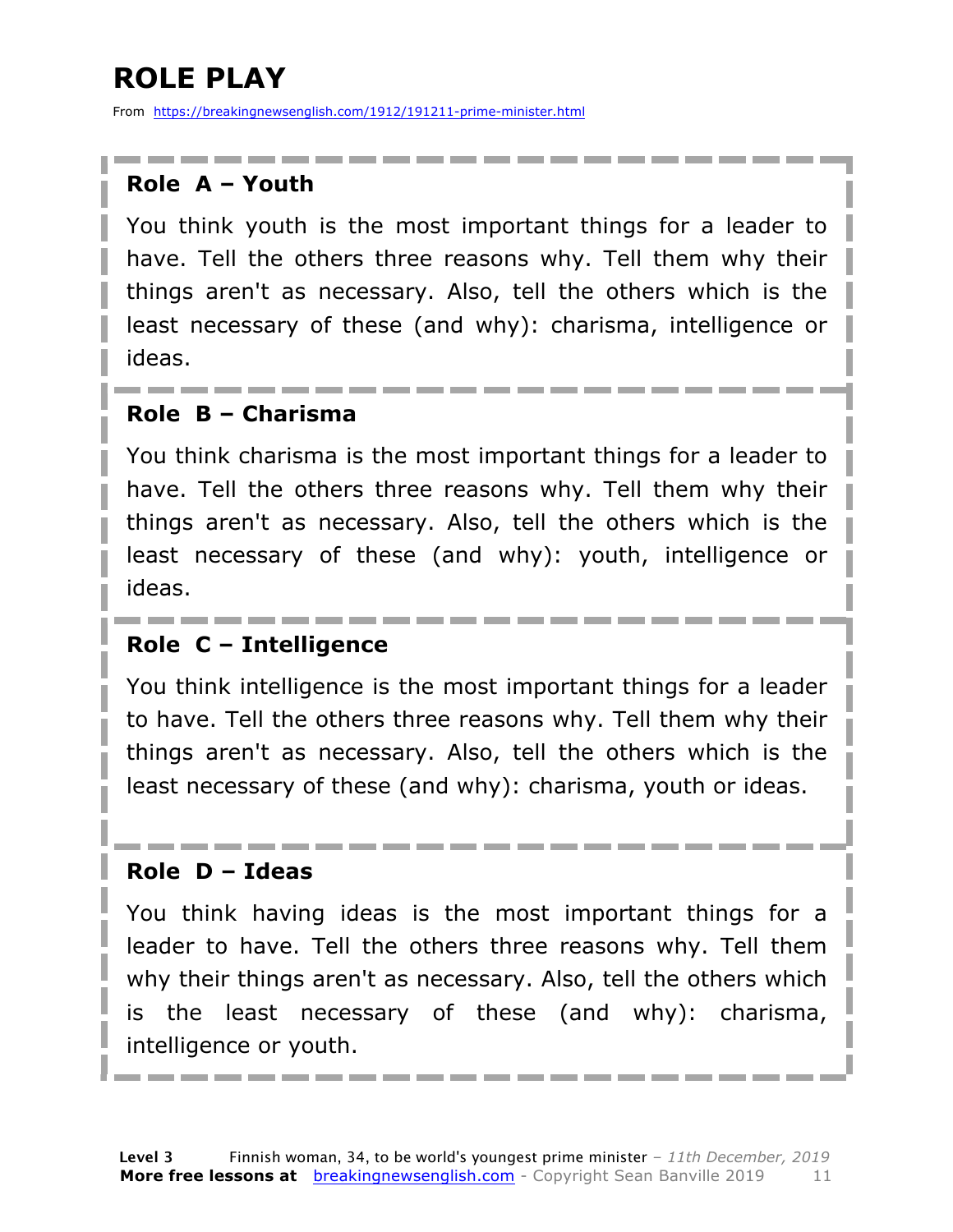## **AFTER READING / LISTENING**

From https://breakingnewsenglish.com/1912/191211-prime-minister.html

1. WORD SEARCH: Look in your dictionary / computer to find collocates, other meanings, information, synonyms … for the words 'prime' and 'minister'.

| prime | minister |
|-------|----------|
|       |          |
|       |          |
|       |          |

- Share your findings with your partners.
- Make questions using the words you found.
- Ask your partner / group your questions.

**2. ARTICLE QUESTIONS:** Look back at the article and write down some questions you would like to ask the class about the text.

- Share your questions with other classmates / groups.
- Ask your partner / group your questions.

**3. GAP FILL:** In pairs / groups, compare your answers to this exercise. Check your answers. Talk about the words from the activity. Were they new, interesting, worth learning…?

**4. VOCABULARY:** Circle any words you do not understand. In groups, pool unknown words and use dictionaries to find their meanings.

**5. TEST EACH OTHER:** Look at the words below. With your partner, try to recall how they were used in the text:

| new<br>$\bullet$ | • excited    |
|------------------|--------------|
| • birthday       | $\cdot$ call |
| $\cdot$ last     | • glues      |
| $\cdot$ 61       | • ahead      |
| $\cdot$ take     | $\cdot$ four |
| • history        | $\cdot$ page |
|                  |              |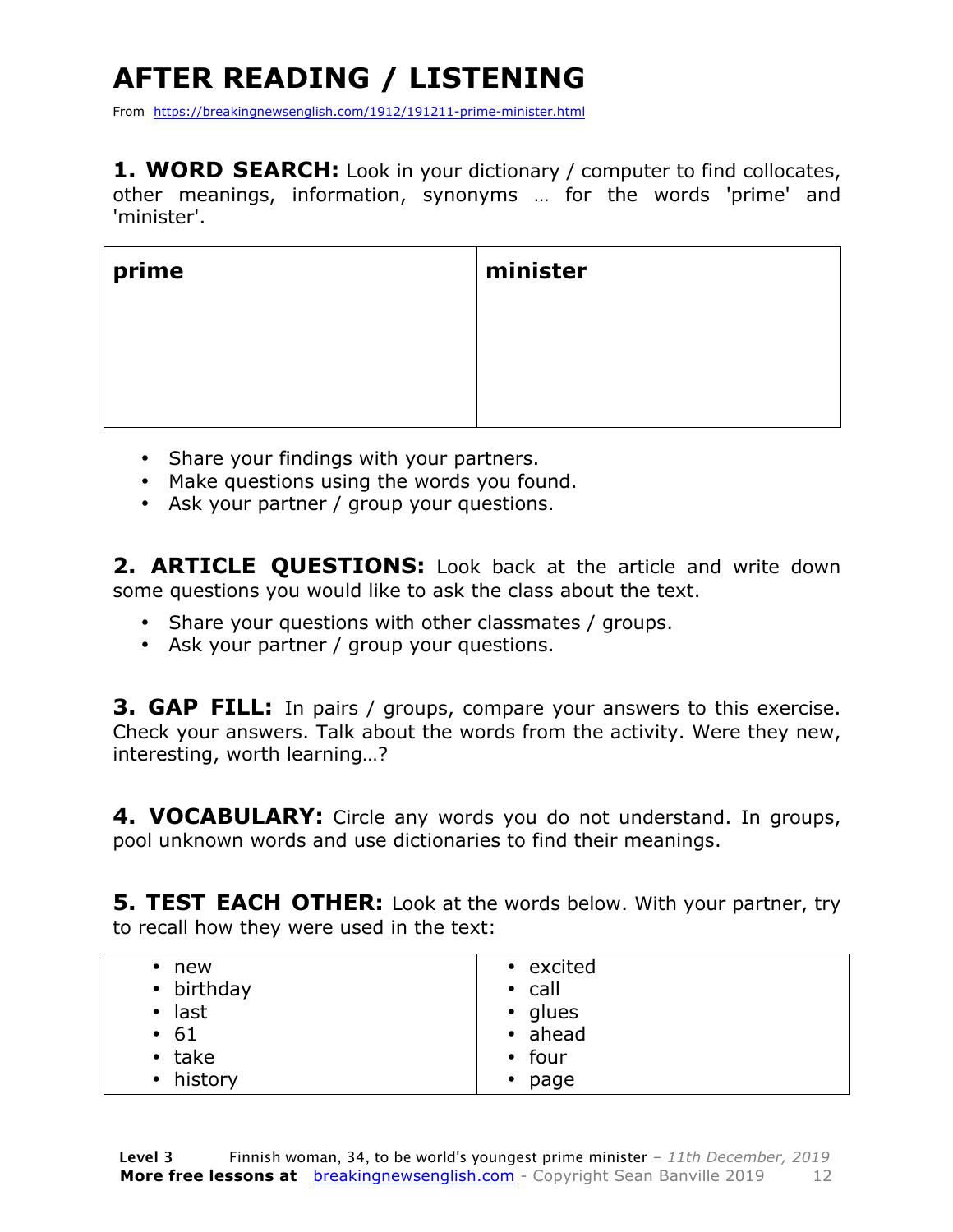### **PRIME MINISTERS SURVEY**

From https://breakingnewsenglish.com/1912/191211-prime-minister.html

Write five GOOD questions about prime ministers in the table. Do this in pairs. Each student must write the questions on his / her own paper.

When you have finished, interview other students. Write down their answers.

|      | STUDENT 1 | STUDENT 2 | STUDENT 3 |
|------|-----------|-----------|-----------|
| Q.1. |           |           |           |
| Q.2. |           |           |           |
| Q.3. |           |           |           |
| Q.4. |           |           |           |
| Q.5. |           |           |           |

- Now return to your original partner and share and talk about what you found out. Change partners often.
- Make mini-presentations to other groups on your findings.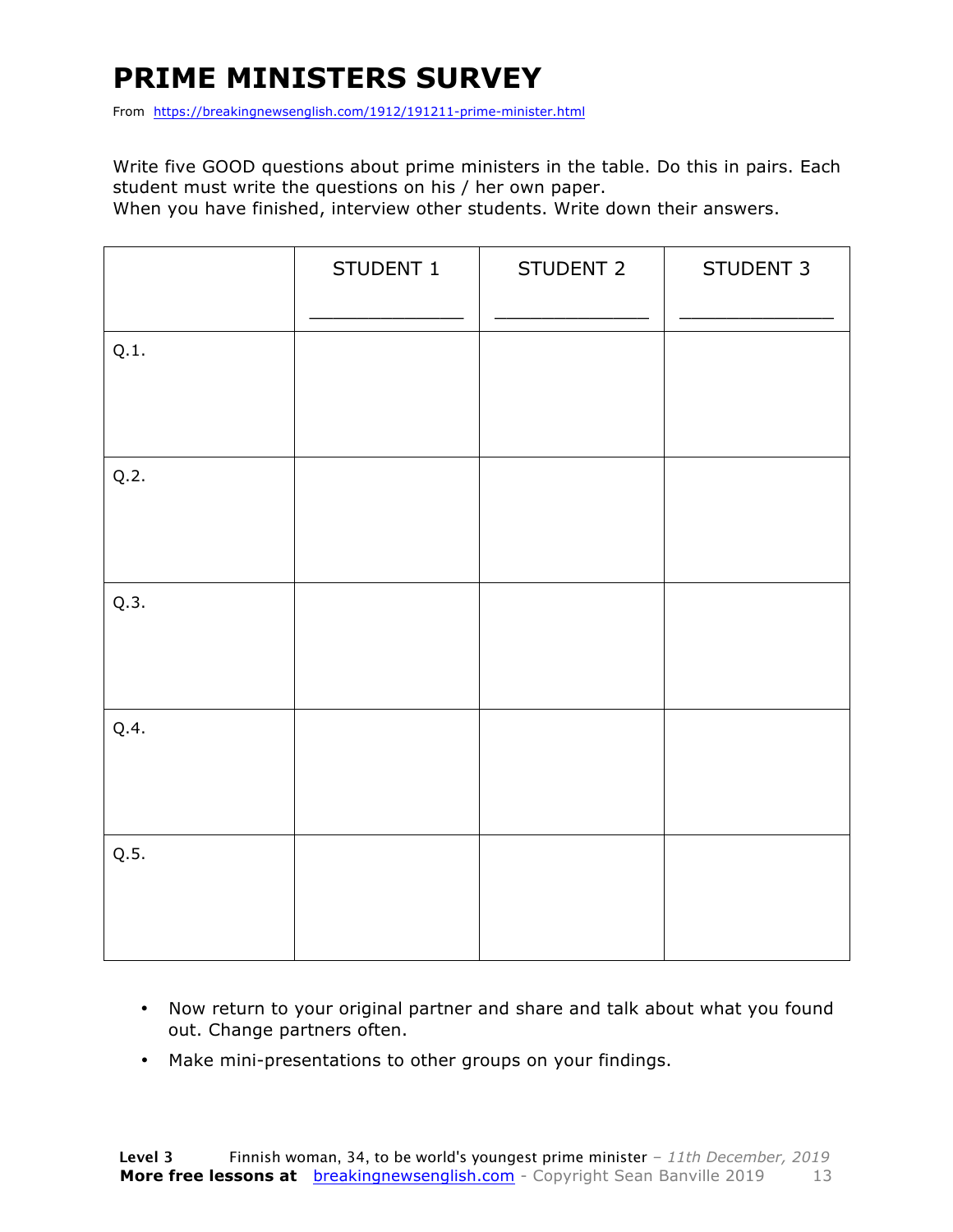### **PRIME MINISTERS DISCUSSION**

STUDENT A's QUESTIONS (Do not show these to student B)

- 1. What did you think when you read the headline?
- 2. What images are in your mind when you hear the word 'prime'?
- 3. What do you think of a 34-year-old national leader?
- 4. What do you think of the leader of your country?
- 5. What is the best age for a country's leader?
- 6. What is the difference between a prime minister and a president?
- 7. Do you like voting in elections?
- 8. What kind of person should a prime minister be?
- 9. What did / will you do on your 34th birthday?
- 10. What advice do you have for Sanna Marin?

*Finnish woman, 34, to be world's youngest prime minister – 11th December, 2019* Thousands more free lessons at breakingnewsenglish.com

-----------------------------------------------------------------------------

#### **PRIME MINISTERS DISCUSSION**

STUDENT B's QUESTIONS (Do not show these to student A)

- 11. Did you like reading this article? Why/not?
- 12. What do you think of when you hear the word 'minister'?
- 13. What do you think about what you read?
- 14. What are you excited at the prospect of?
- 15. Who is the world's best leader?
- 16. Who is the world's worst leader?
- 17. What would you do if you were leader of your country?
- 18. What world leader would you most like to meet?
- 19. Should a world leader share photos of their private life on Instagram?
- 20. What questions would you like to ask Sanna Marin?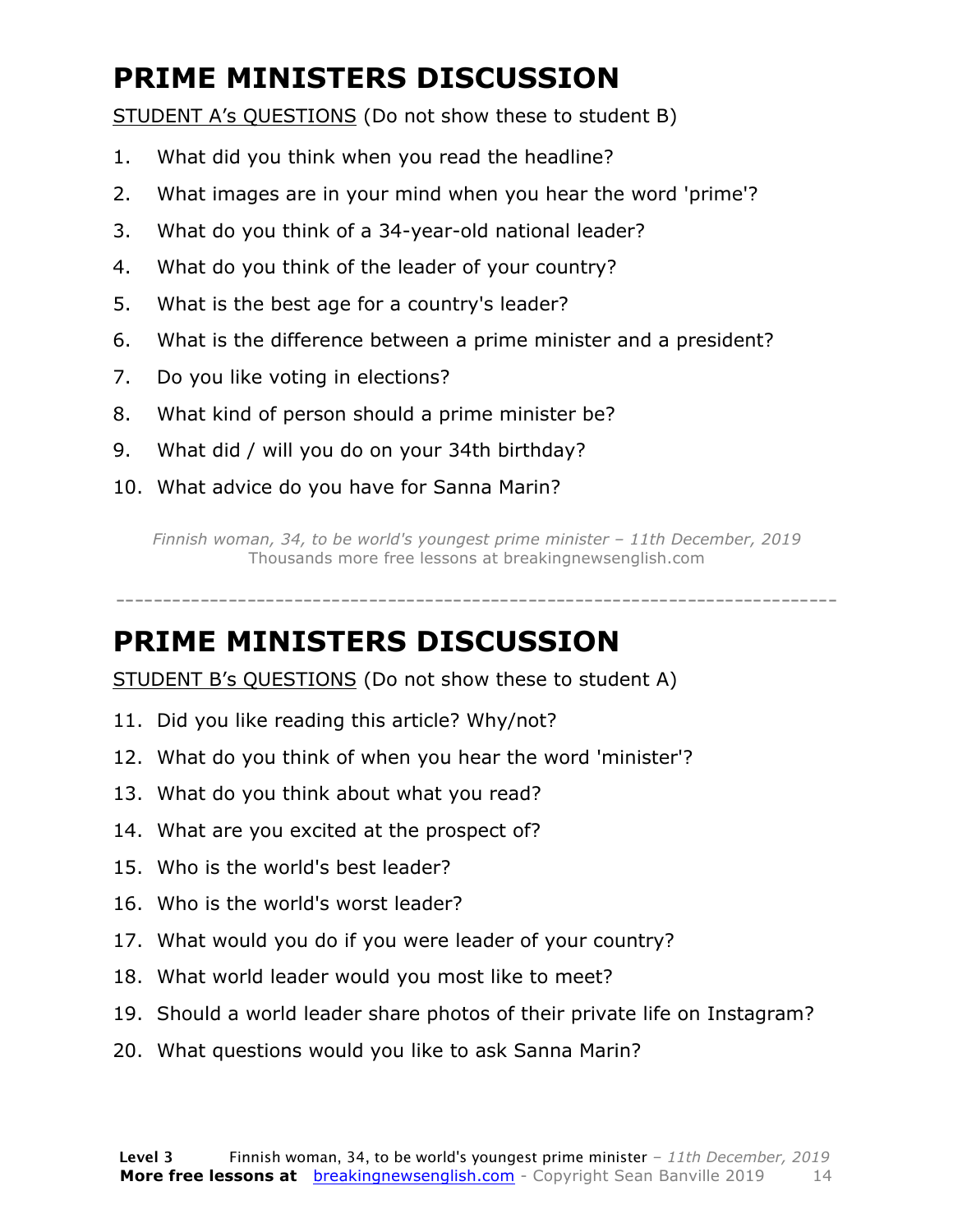### **DISCUSSION (Write your own questions)**

STUDENT A's QUESTIONS (Do not show these to student B)

| 1. |                                                                                                                       |
|----|-----------------------------------------------------------------------------------------------------------------------|
|    |                                                                                                                       |
| 2. |                                                                                                                       |
|    |                                                                                                                       |
| 3. | <u> 1989 - Johann Barn, mars ar breithinn ar chuid ann an t-Alban ann an t-Alban ann an t-Alban ann an t-Alban an</u> |
|    |                                                                                                                       |
| 4. |                                                                                                                       |
|    |                                                                                                                       |
| 5. |                                                                                                                       |
|    |                                                                                                                       |
| 6. |                                                                                                                       |
|    | Convright © breaking newsenglish com 2019                                                                             |
|    |                                                                                                                       |

Copyright © breakingnewsenglish.com 2019

### **DISCUSSION (Write your own questions)**

STUDENT B's QUESTIONS (Do not show these to student A)

| 1. | <u> Alexandria de la contrada de la contrada de la contrada de la contrada de la contrada de la contrada de la c</u> |  |
|----|----------------------------------------------------------------------------------------------------------------------|--|
|    |                                                                                                                      |  |
| 2. |                                                                                                                      |  |
| 3. |                                                                                                                      |  |
|    |                                                                                                                      |  |
| 4. |                                                                                                                      |  |
| 5. |                                                                                                                      |  |
|    |                                                                                                                      |  |
| 6. |                                                                                                                      |  |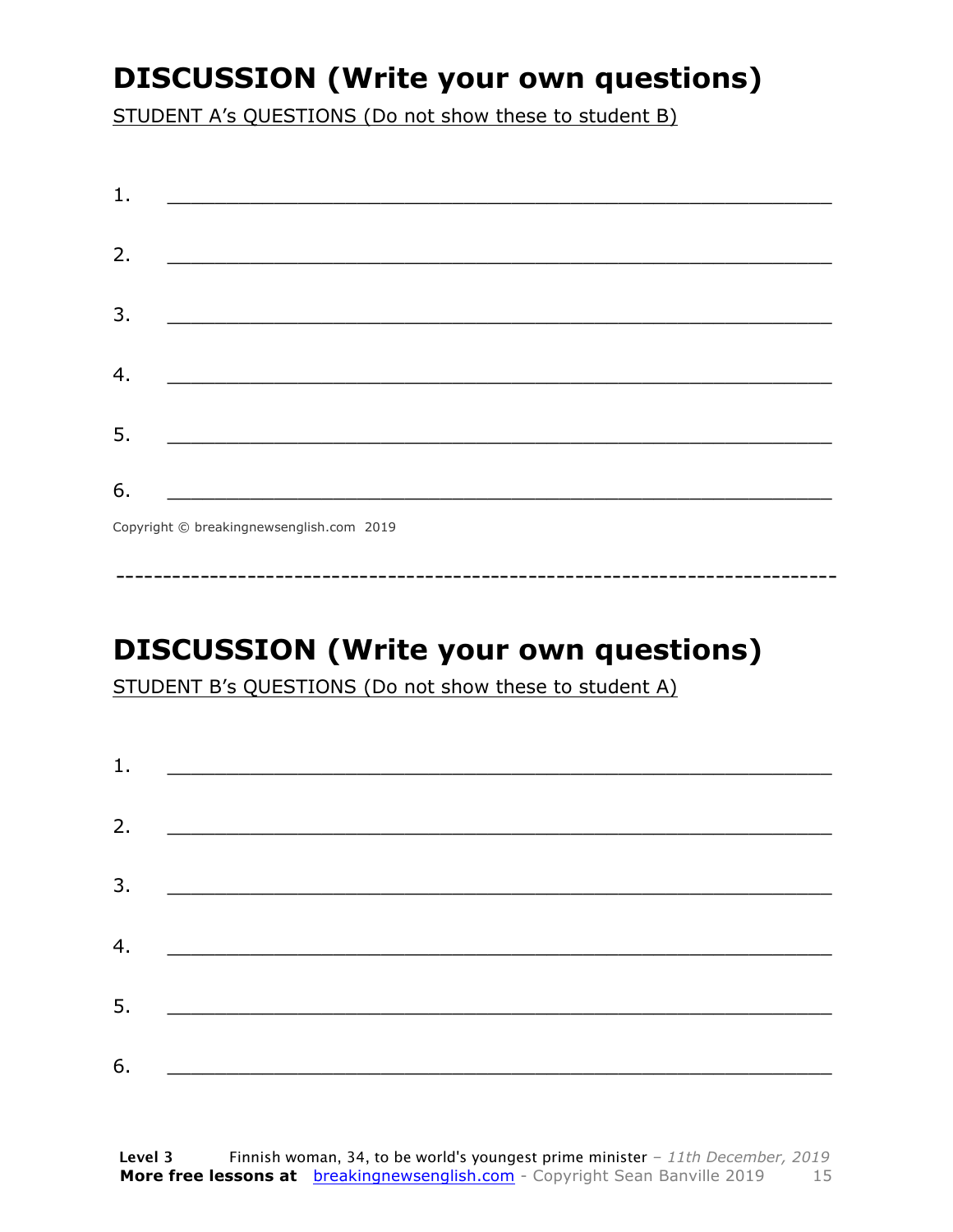### **LANGUAGE - CLOZE**

From https://breakingnewsenglish.com/1912/191211-prime-minister.html

A 34-year-old woman is to become the youngest prime minister  $(1)$  the world. The new leader is Sanna Marin. She (2) \_\_\_\_ celebrated her 34th birthday last week. She became the (3) do the Finnish Social Democrats Party last week. Members of her party voted for her in an election on Sunday. She  $(4)$   $\qquad$  32 of the 61 votes to become chairperson of her party. Ms Marin was the minister of transport and communications in Finland. She will take (5) \_\_\_\_ as Finland's prime minister after her former boss announced that he would be stepping down. The ex-prime minister, 57-year-old Antti Rinne, announced last week that he was (6) \_\_\_\_. Marin will be the youngest prime minister in Finland's history.

Sanna Marin said she is very (7) \_\_\_\_\_ at the prospect of leading her country. She said: "There's a lot of work to be done. First, we'll have to  $(8)$  a meeting between the ruling parties and review the government program. We have a joint government program which (9) \_\_\_\_ the coalition together." She added that one of her first jobs is to increase the popularity of her party with the Finnish people, saying: "We have a lot of work ahead to rebuild  $(10)$  ." Marin will lead a coalition government. All of the (11) \_\_\_\_\_ four leaders in the coalition are also women. Marin is new kind of leader. She shares photos of her private, social and  $(12)$  life on her Instagram page.

#### **Put the correct words from the table below in the above article.**

| 1.  | (a) | in         | (b) | at        | (c) | on          | (d) | to        |
|-----|-----|------------|-----|-----------|-----|-------------|-----|-----------|
| 2.  | (a) | party      | (b) | true      | (c) | only        | (d) | was       |
| 3.  | (a) | foot       | (b) | face      | (c) | head        | (d) | back      |
| 4.  | (a) | was        | (b) | voted     | (c) | found       | (d) | received  |
| 5.  | (a) | under      | (b) | on        | (c) | over        | (d) | <i>in</i> |
| 6.  | (a) | quit       | (b) | quitting  | (c) | quits       | (d) | quitter   |
| 7.  | (a) | excitement | (b) | excited   | (c) | excite      | (d) | excites   |
| 8.  | (a) | call       | (b) | shout     | (c) | talk        | (d) | speak     |
| 9.  | (a) | blues      | (b) | glues     | (c) | flues       | (d) | clues     |
| 10. | (a) | facts      | (b) | truth     | (c) | trust       | (d) | party     |
| 11. | (a) | others     | (b) | another   | (c) | other       | (d) | otter     |
| 12. | (a) | politic    | (b) | political | (c) | politically | (d) | politely  |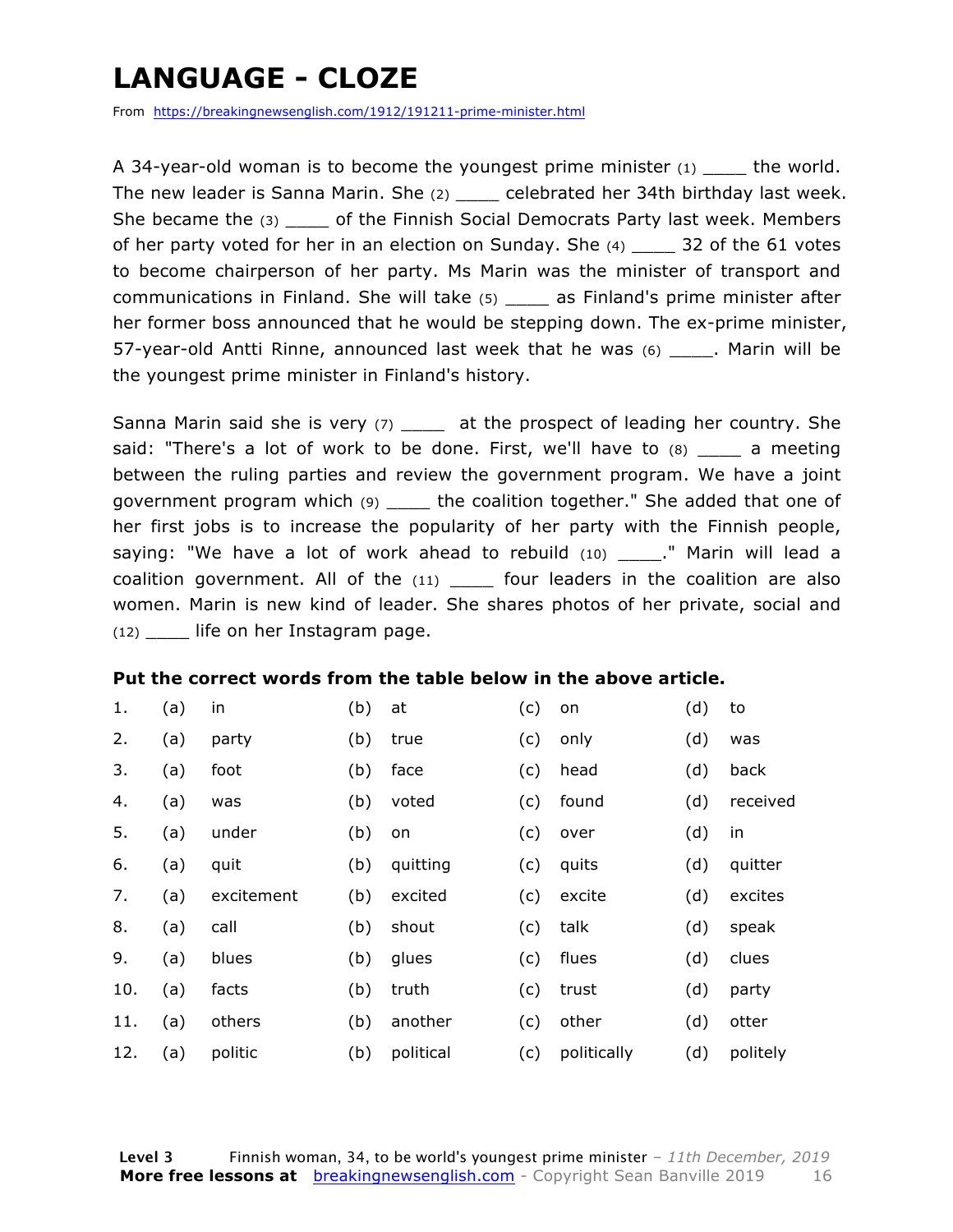### **SPELLING**

From https://breakingnewsenglish.com/1912/191211-prime-minister.html

#### **Paragraph 1**

- 1. The new rdelae
- 2. celrtdabee her 34th birthday
- 3. voted for her in an ineotecl
- 4. minister of transport and mnmcuaostoiicn
- 5. her mrrefo boss
- 6. ocduannne last week

#### **Paragraph 2**

- 7. she is very excited at the porpesct
- 8. a meeting between the rginul parties
- 9. increase the uopprtyial of her party
- 10. a lot of work ahead to rebuild tsurt
- 11. Marin will lead a naoticoli government
- 12. social and opiitlcal life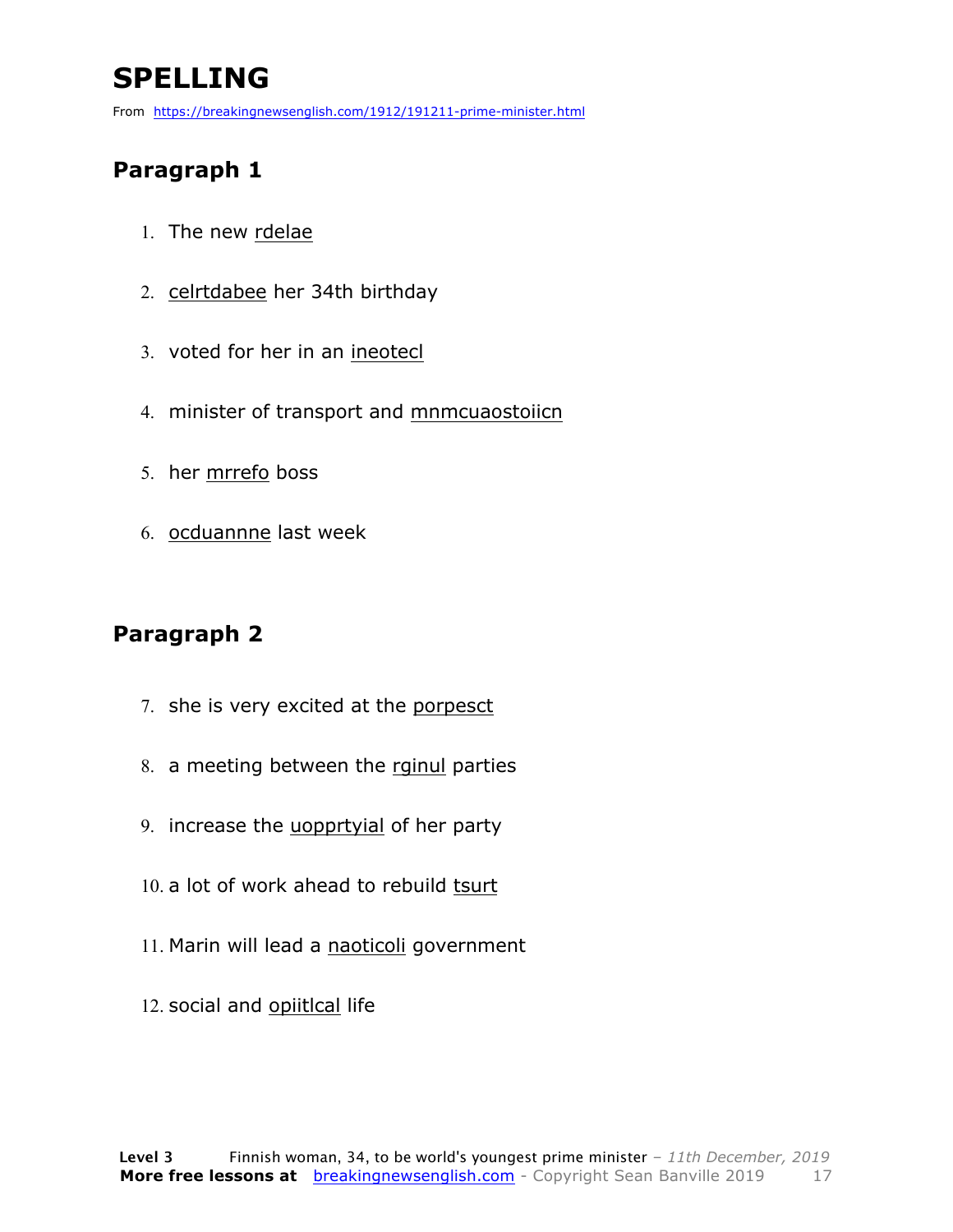### **PUT THE TEXT BACK TOGETHER**

From https://breakingnewsenglish.com/1912/191211-prime-minister.html

#### **Number these lines in the correct order.**

- ( ) four leaders in the coalition are also women. Marin is new kind of leader. She shares
- ( ) election on Sunday. She received 32 of the 61 votes to become chairperson of her party. Ms Marin was the minister of transport
- ( ) boss announced that he would be stepping down. The ex-prime minister, 57-year-old Antti Rinne, announced
- ( ) last week that he was quitting. Marin will be the youngest prime minister in Finland's history.
- ( *1* ) A 34-year-old woman is to become the youngest prime minister in the world. The new
- ( ) leader is Sanna Marin. She only celebrated her 34th birthday last week. She became the head
- ( ) government program. We have a joint government program which glues the coalition
- ( ) of the Finnish Social Democrats Party last week. Members of her party voted for her in an
- ( ) people, saying: "We have a lot of work ahead to rebuild trust." Marin will lead a coalition government. All of the other
- ( ) together." She added that one of her first jobs is to increase the popularity of her party with the Finnish
- ( ) Sanna Marin said she is very excited at the prospect of leading her country. She said: "There's a lot
- ( ) and communications in Finland. She will take over as Finland's prime minister after her former
- ( ) photos of her private, social and political life on her Instagram page.
- ( ) of work to be done. First, we'll have to call a meeting between the ruling parties and review the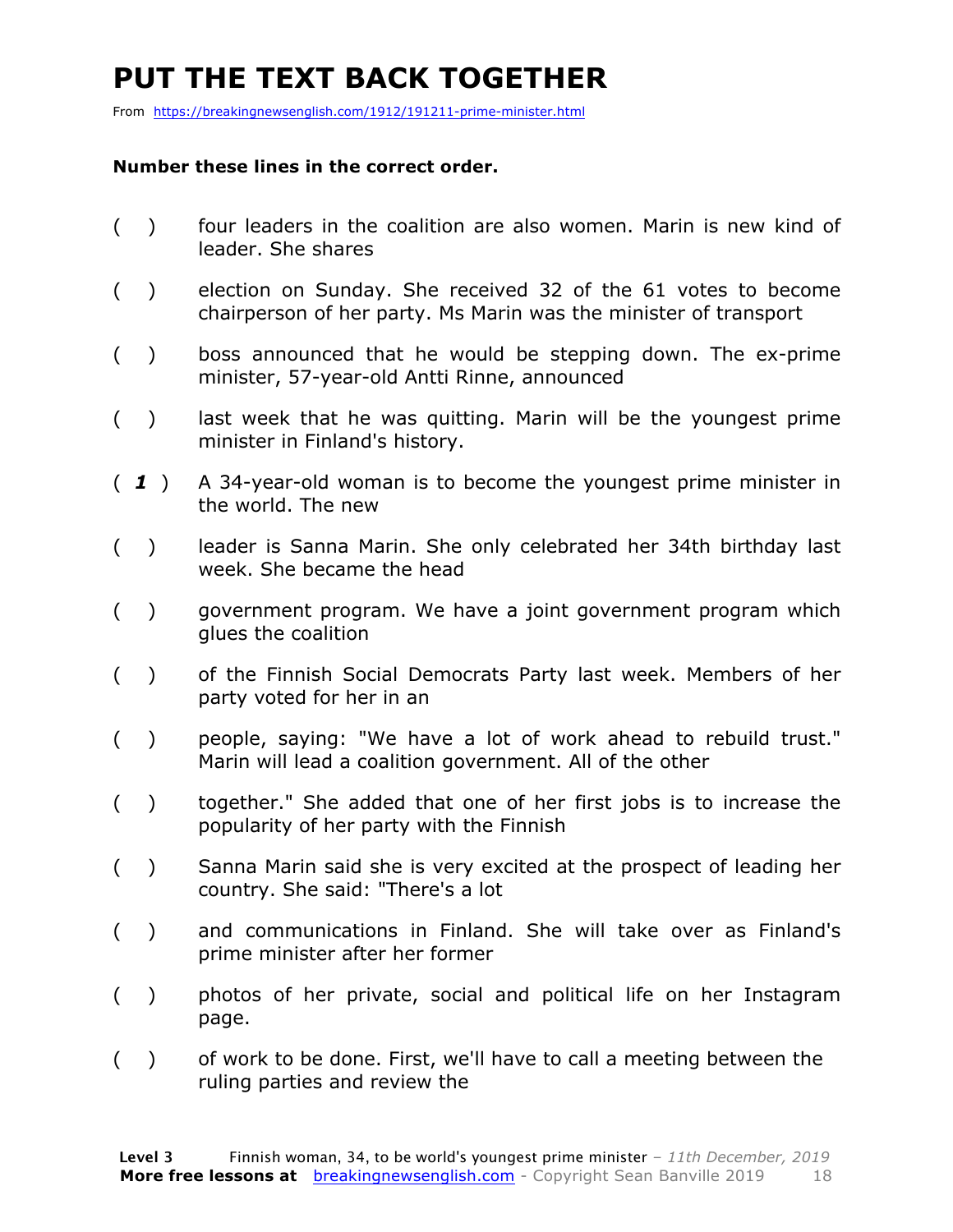#### **PUT THE WORDS IN THE RIGHT ORDER**

From https://breakingnewsenglish.com/1912/191211-prime-minister.html

1. prime the Become the youngest in minister world .

2. only week . her 34th She last celebrated birthday

3. election . in her party Her voted an for

4. received 32 votes . of the 61 She

5. announced boss down . would step Her we that

6. at Excited prospect of the leading her country .

7. to done . of lot There's work a be

8. the parties . meeting ruling Call between a

9. of the popularity Increase party the people . her with

10. the of coalition . in the All leaders other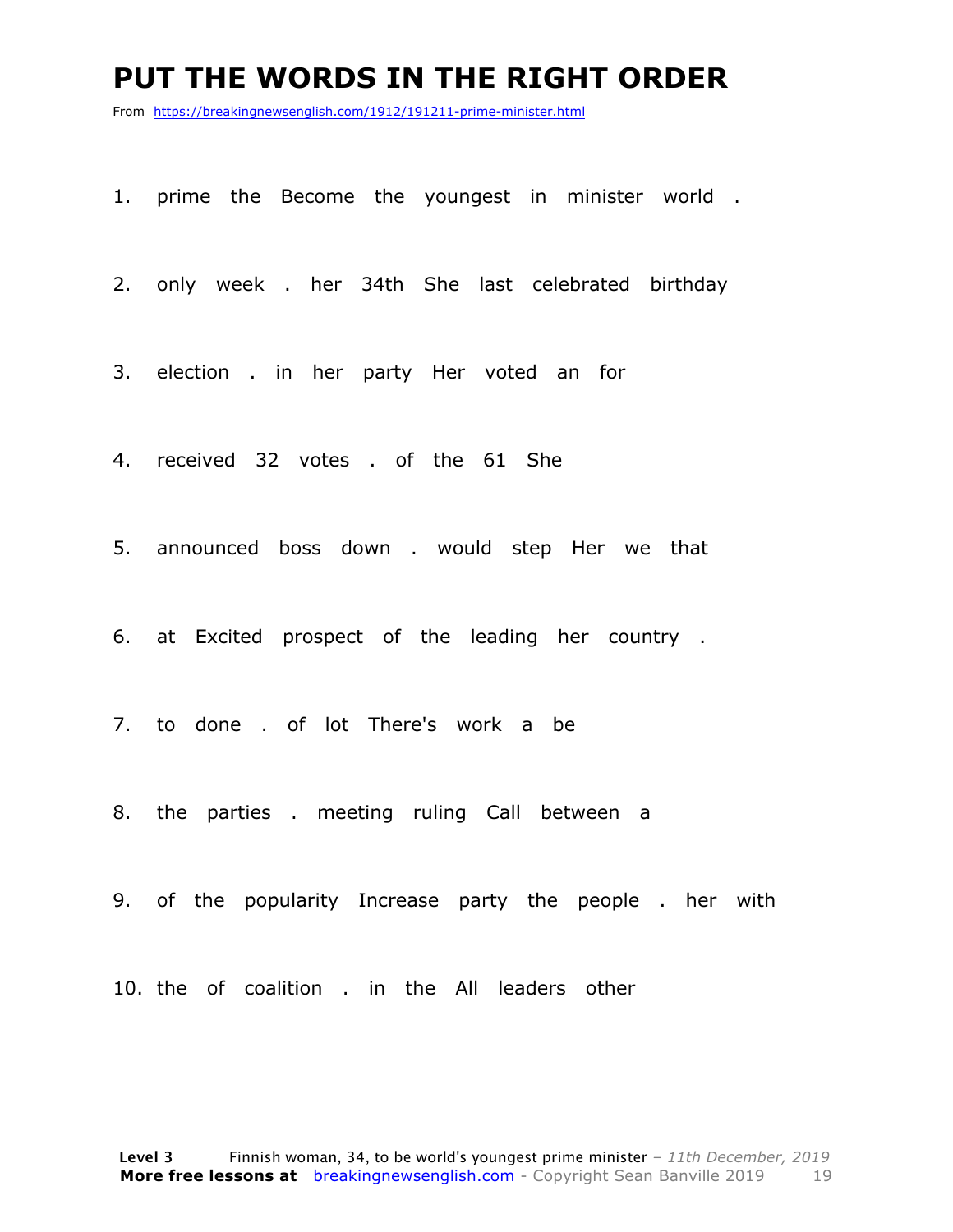### **CIRCLE THE CORRECT WORD (20 PAIRS)**

From https://breakingnewsenglish.com/1912/191211-prime-minister.html

A 34-year-old woman is to *becoming / become* the youngest prime minister in the world. The new leader is Sanna Marin. She only *celebrated / celebrates* her 34th birthday last week. She became the *head / heard* of the Finnish Social Democrats Party last week. Members of her party *vetoed / voted* for her in an election *on / at* Sunday. She received 32 of the 61 votes to become chairperson of her party. Ms Marin *be / was* the minister of transport and communications in Finland. She will take *over / under* as Finland's prime minister after her former *boss / bossy* announced that he would be stepping down. The *ox-prime / ex-prime* minister, 57-year-old Antti Rinne, announced last week that he was quitting. Marin will be the youngest prime minister *in / on* Finland's history.

Sanna Marin said she is *verily / very* excited at the *prospect / prospectus* of leading her country. She said: "There's a *lot / many* of work to be done. First, we'll have to *call / shout* a meeting between the ruling parties and review the government program. We have a *join / joint* government program which glues the coalition together." She added that one of her first jobs is to increase the *popular / popularity* of her party with the Finnish people, saying: "We have a lot of work ahead to rebuild *lies / trust*." Marin will lead a coalition government. All of the *other / another* four leaders in the coalition are also women. Marin is new *kind / kindly* of leader. She shares photos of her private, *socially / social* and political life on her Instagram page.

#### **Talk about the connection between each pair of words in italics, and why the correct word is correct.**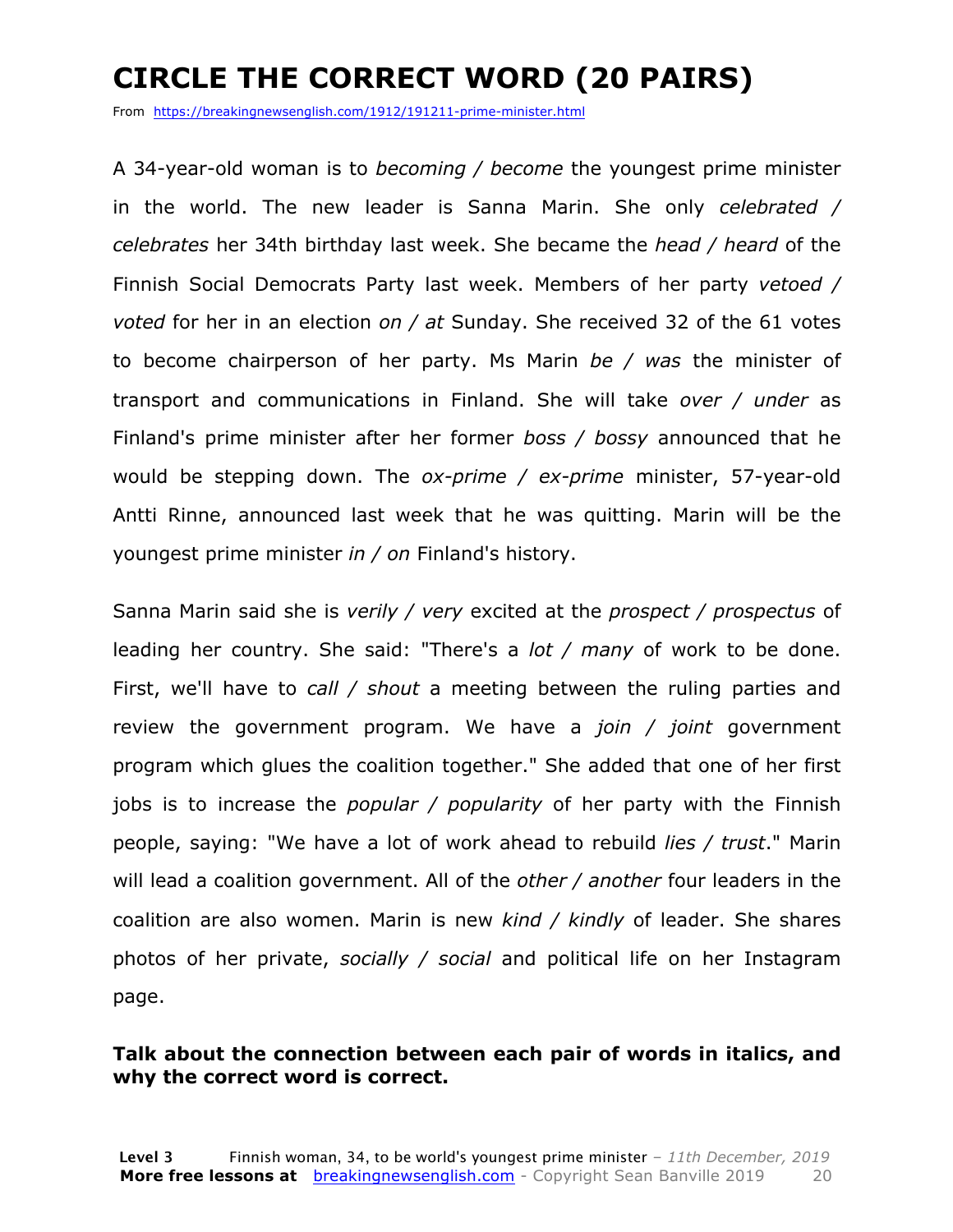### **INSERT THE VOWELS (a, e, i, o, u)**

From https://breakingnewsenglish.com/1912/191211-prime-minister.html

A 3 4 - y \_ **\_** r - \_l d w\_m\_n \_s t\_ b\_c\_m\_ t h\_ y\_ **\_** n g\_s t p r\_m\_ m\_n\_s t\_r \_n t h\_ w\_r l d . T h\_ n\_w l \_ **\_** d\_r \_s S\_n n\_ M\_r\_n . S h\_ \_n l y c\_l\_b r\_t\_d h\_r 3 4 t h b\_ r t h d\_y l\_s t w\_ **\_** k . S h\_ b\_c\_m\_ t h\_ h \_ **\_** d \_f t h\_ F\_n n\_s h S\_c\_ **\_** l D\_m\_c r\_t s P\_r t y l\_s t w\_ **\_** k . M\_m b\_r s \_f h\_r p\_r t y v\_t\_d f\_r h\_r \_n \_n \_l\_c t\_ **\_** n \_n S\_n d\_y . S h\_ r\_c\_ **\_** v\_d 3 2 \_f t h\_ 6 1 v\_t\_s t\_ b\_c\_m\_ c h\_ **\_** r p\_r s\_n \_f h\_r p\_r t y . M s M\_r\_n w\_s t h\_ m\_n\_s t\_r \_f t r\_n s p\_r t \_n d c\_m m\_n\_c\_t\_ **\_** n s \_n F\_n l\_n d . S h\_ w\_l l t\_k\_ \_v\_r \_s F\_n l\_n d ' s p r\_m\_ m\_n\_s t\_r \_f t\_r h\_r f\_r m\_r b\_s s \_n n\_ **\_** n c\_d t h\_t w\_ w\_ **\_** l d  $b_$  s t\_p p\_n g d\_w n . T h\_ \_x - p r\_m\_ m\_n\_s t\_r , 5 7 - y \_ **\_** r - \_l d A n t t\_ R\_n n\_, \_n n\_ **\_** n c\_d l\_s t w\_ **\_**  k t h\_t h\_ w\_s q\_ **\_** t t\_n g . M\_r\_n w\_l l b\_ t h\_ y \_ **\_** n g\_s t p r\_m\_ m\_n\_s t\_r \_n F\_n l\_n d ' s h\_s t\_r y .

S\_n n\_ M\_r\_n s\_ **\_** d s h\_ \_s v\_r y \_x c\_t\_d \_t t h\_ p r\_s p\_c t \_f l\_ **\_** d\_n g h\_r c\_ **\_** n t r y . S h\_ s\_ **\_** d : " T h\_r\_' s \_ l\_t \_f w\_r k t\_ b\_ d\_n\_. F\_r s t , w\_' l l h\_v\_ t\_ c\_l l \_ m\_ **\_** t\_n g b\_t w\_ **\_** n t h\_ r\_l\_n g p\_r t\_ **\_** s \_n d r\_v\_ **\_** w t h\_ g\_v\_r n m\_n t p r\_g r\_m . W\_ h\_v\_ \_ j\_ **\_** n t g\_v\_r n m\_n t p r\_g r\_m w h\_c h g l \_ **\_** s t h\_ c\_ **\_** l\_t\_ **\_** n t\_g\_t h\_r . " S h\_ \_d d\_d t h\_t \_n\_ \_f h\_r f\_r s t j\_b s \_s t\_ \_n c r\_ **\_** s\_ t h\_ p\_p\_l\_r\_t y \_f h\_r p\_r t y w\_t h t h\_ F\_n n\_s h p\_ **\_**  p l\_, s\_y\_n g : " W\_ h\_v\_ \_ l\_t \_f w\_r k \_h\_ **\_** d t\_ r\_b\_ **\_** l d t r\_s t . " M\_r\_n w\_l l l\_ **\_** d \_ c\_ **\_** l\_t\_ **\_** n g\_v\_r n m\_n t . A l l \_f t h\_ \_t h\_r f\_ **\_** r l\_ **\_** d\_r s \_n t h\_ c\_ **\_** l\_t\_ **\_** n \_r\_ \_l s\_ w\_m\_n . M\_r\_n \_s n\_w k\_n d \_f l\_ **\_** d\_r . S h\_ s h\_r\_s p h\_t\_s \_f h\_r p r\_v\_t\_, s\_c\_ **\_** l \_n d p\_l\_t\_c\_l l\_f\_ \_n h\_r I n s t\_g r\_m  $p_g$ .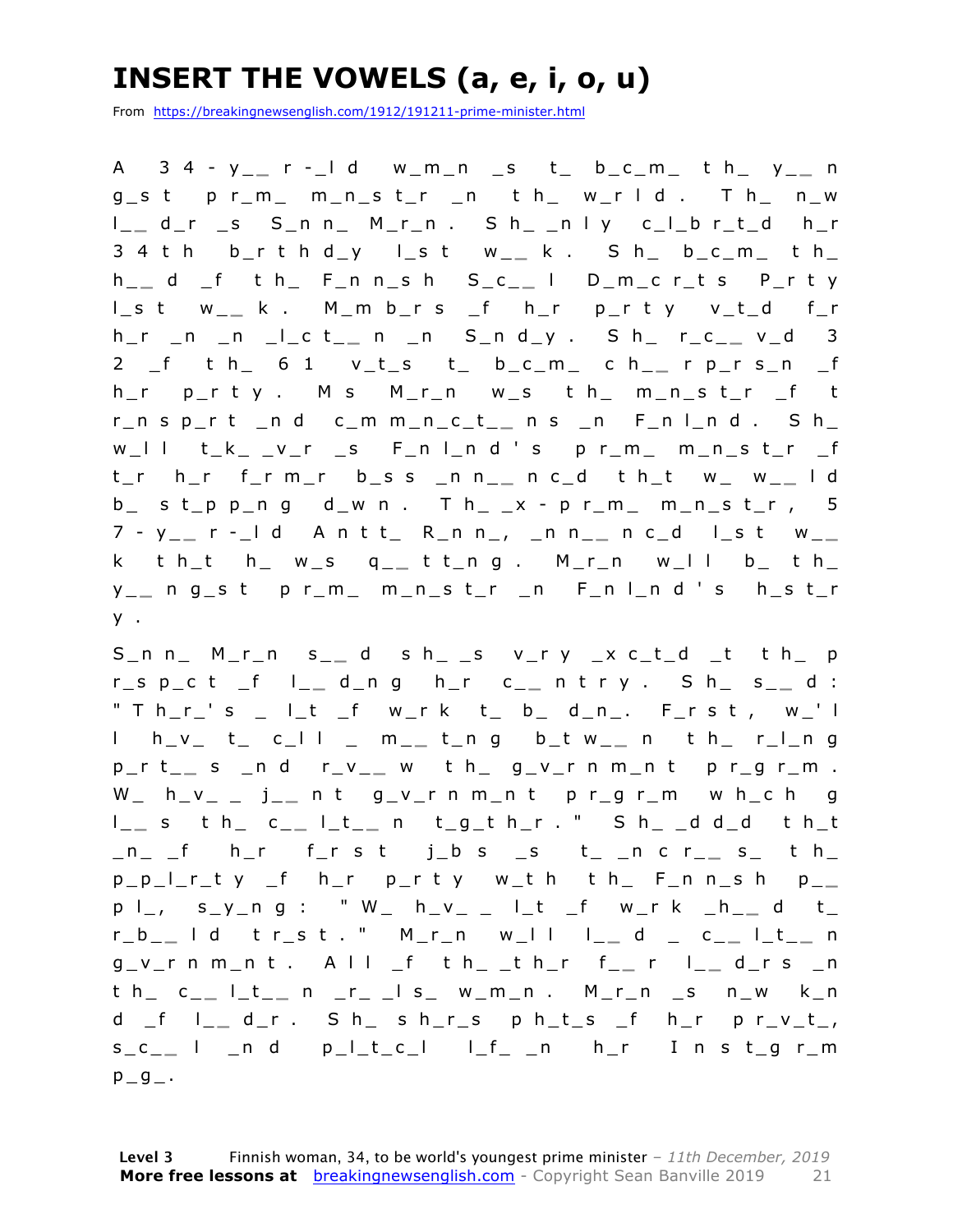#### **PUNCTUATE THE TEXT AND ADD CAPITALS**

From https://breakingnewsenglish.com/1912/191211-prime-minister.html

a 34yearold woman is to become the youngest prime minister in the world the new leader is sanna marin she only celebrated her 34th birthday last week she became the head of the finnish social democrats party last week members of her party voted for her in an election on sunday she received 32 of the 61 votes to become chairperson of her party ms marin was the minister of transport and communications in finland she will take over as finlands prime minister after her former boss announced that he would be stepping down the exprime minister 57yearold antti rinne announced last week that he was quitting marin will be the youngest prime minister in finlands history

sanna marin said she is very excited at the prospect of leading her country she said theres a lot of work to be done first well have to call a meeting between the ruling parties and review the government program we have a joint government program which glues the coalition together she added that one of her first jobs is to increase the popularity of her party with the finnish people saying we have a lot of work ahead to rebuild trust marin will lead a coalition government all of the other four leaders in the coalition are also women marin is new kind of leader she shares photos of her private social and political life on her instagram page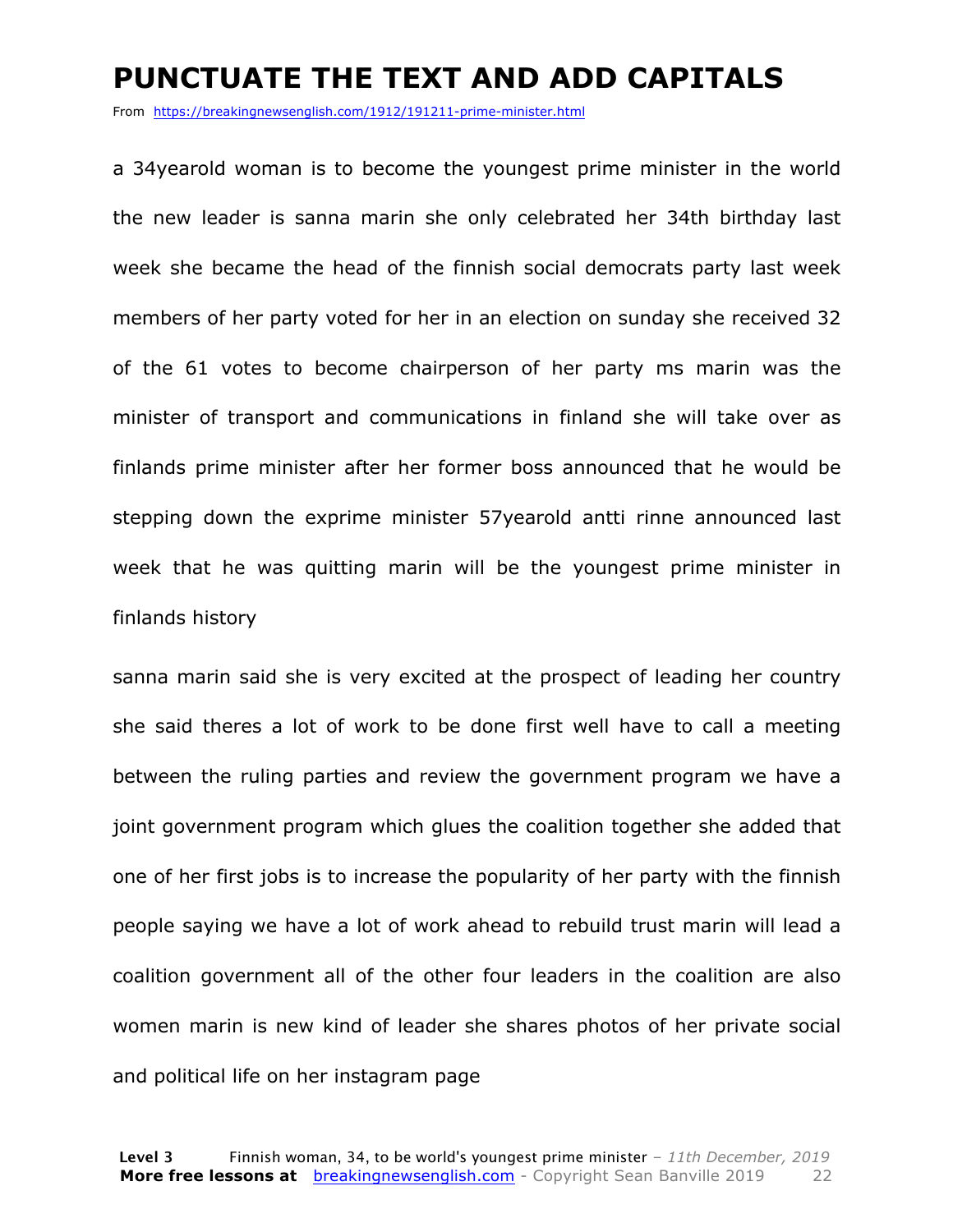### **PUT A SLASH ( / ) WHERE THE SPACES ARE**

From https://breakingnewsenglish.com/1912/191211-prime-minister.html

A34-year-oldwomanistobecometheyoungestprimeministerinthewo rld.ThenewleaderisSannaMarin.Sheonlycelebratedher34thbirthday lastweek.ShebecametheheadoftheFinnishSocialDemocratsPartylas tweek.MembersofherpartyvotedforherinanelectiononSunday.Shere ceived32ofthe61votestobecomechairpersonofherparty.MsMarinwa stheministeroftransportandcommunicationsinFinland.Shewilltakeo verasFinland'sprimeministerafterherformerbossannouncedthathew ouldbesteppingdown.Theex-primeminister,57-year-oldAnttiRinne, announcedlastweekthathewasquitting.Marinwillbetheyoungestprim eministerinFinland'shistory.SannaMarinsaidsheisveryexcitedatthep rospectofleadinghercountry.Shesaid:"There'salotofworktobedone. First,we'llhavetocallameetingbetweentherulingpartiesandreviewth egovernmentprogram.Wehaveajointgovernmentprogramwhichglu esthecoalitiontogether."Sheaddedthatoneofherfirstjobsistoincreas ethepopularityofherpartywiththeFinnishpeople,saying:"Wehavealo tofworkaheadtorebuildtrust."Marinwillleadacoalitiongovernment.Al loftheotherfourleadersinthecoalitionarealsowomen.Marinisanewkin dofleader.Shesharesphotosofherprivate,socialandpoliticallifeonher Instagrampage.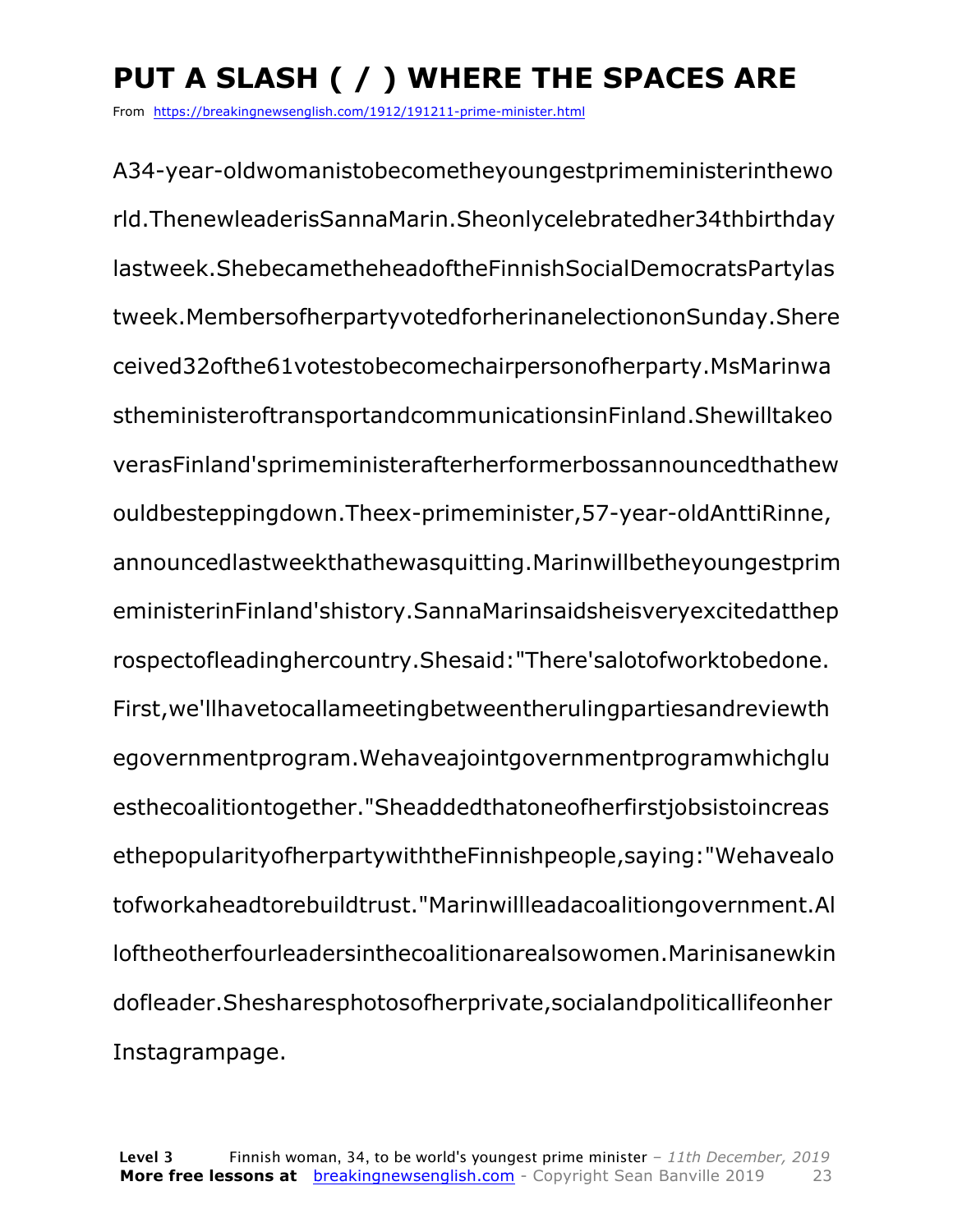### **FREE WRITING**

From https://breakingnewsenglish.com/1912/191211-prime-minister.html

Write about prime ministers for 10 minutes. Comment on your partner's paper.

| $\overline{\phantom{a}}$ |  | $\frac{1}{2} \left( \frac{1}{2} \right) \left( \frac{1}{2} \right) \left( \frac{1}{2} \right) \left( \frac{1}{2} \right) \left( \frac{1}{2} \right) \left( \frac{1}{2} \right) \left( \frac{1}{2} \right) \left( \frac{1}{2} \right) \left( \frac{1}{2} \right) \left( \frac{1}{2} \right) \left( \frac{1}{2} \right) \left( \frac{1}{2} \right) \left( \frac{1}{2} \right) \left( \frac{1}{2} \right) \left( \frac{1}{2} \right) \left( \frac{1}{2} \right) \left( \frac$ |
|--------------------------|--|----------------------------------------------------------------------------------------------------------------------------------------------------------------------------------------------------------------------------------------------------------------------------------------------------------------------------------------------------------------------------------------------------------------------------------------------------------------------------|
| $\overline{\phantom{a}}$ |  |                                                                                                                                                                                                                                                                                                                                                                                                                                                                            |
|                          |  |                                                                                                                                                                                                                                                                                                                                                                                                                                                                            |
| $\overline{\phantom{a}}$ |  |                                                                                                                                                                                                                                                                                                                                                                                                                                                                            |
|                          |  |                                                                                                                                                                                                                                                                                                                                                                                                                                                                            |
| $\frac{1}{2}$            |  | __________                                                                                                                                                                                                                                                                                                                                                                                                                                                                 |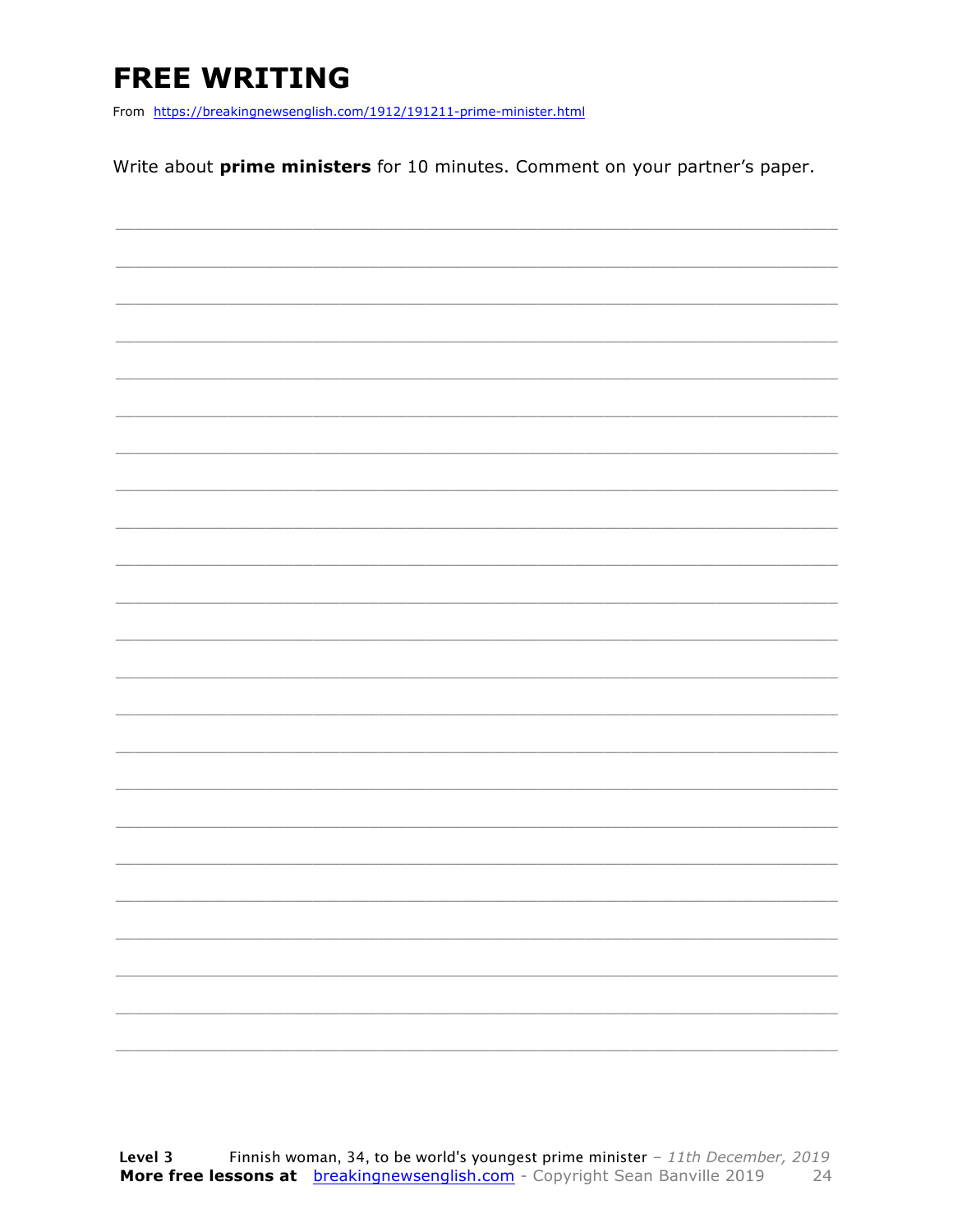### **ACADEMIC WRITING**

From https://breakingnewsenglish.com/1912/191211-prime-minister.html

A good national leader should be over 60 years old. Discuss.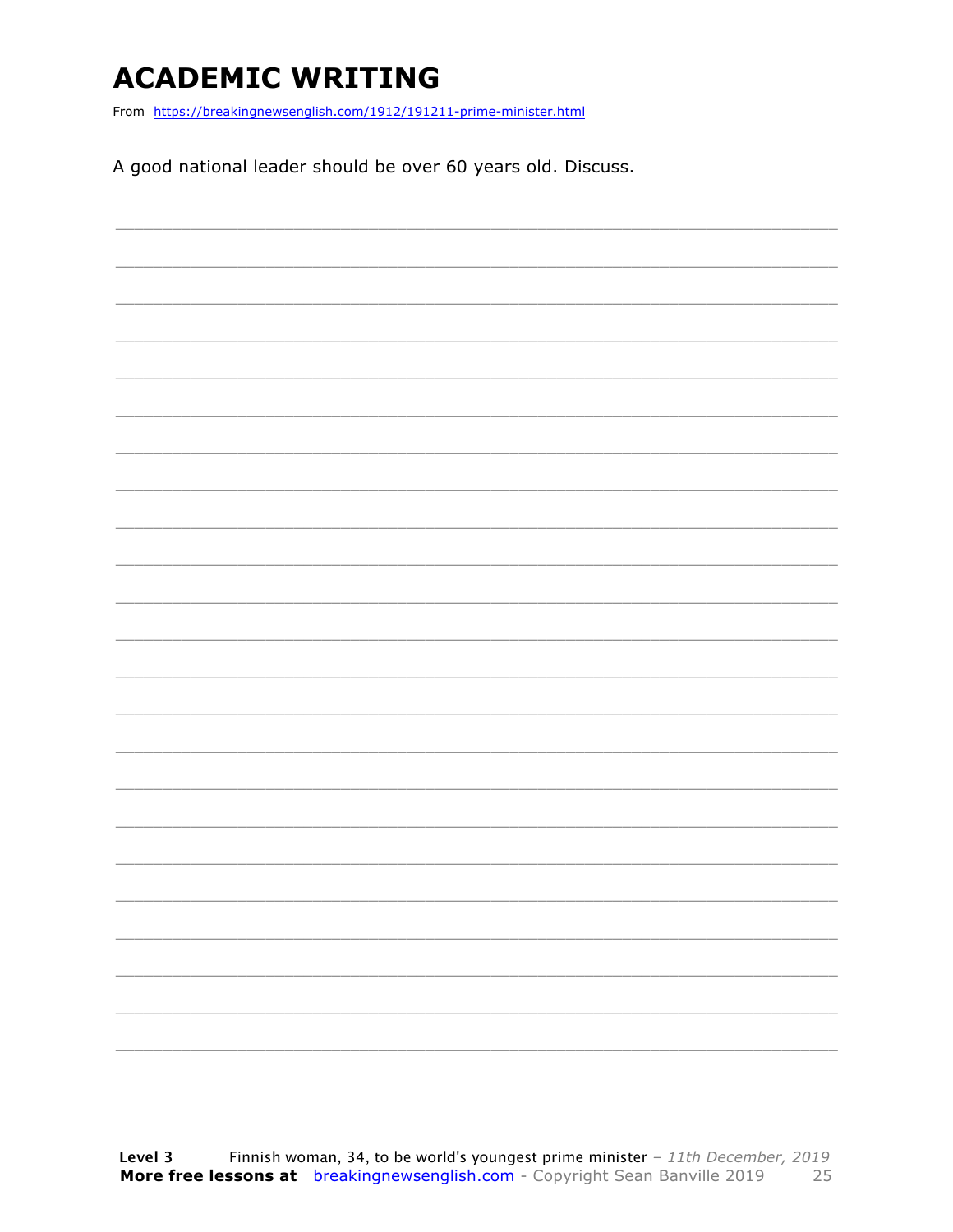### **HOMEWORK**

**1. VOCABULARY EXTENSION:** Choose several of the words from the text. Use a dictionary or Google's search field (or another search engine) to build up more associations / collocations of each word.

**2. INTERNET:** Search the Internet and find out more about this news story. Share what you discover with your partner(s) in the next lesson.

**3. PRIME MINISTERS:** Make a poster about prime ministers. Show your work to your classmates in the next lesson. Did you all have similar things?

**4. AGE LIMIT:** Write a magazine article about an age limit being put on prime ministers. Include imaginary interviews with people who are for and against this.

Read what you wrote to your classmates in the next lesson. Write down any new words and expressions you hear from your partner(s).

**5. WHAT HAPPENED NEXT?** Write a newspaper article about the next stage in this news story. Read what you wrote to your classmates in the next lesson. Give each other feedback on your articles.

**6. LETTER:** Write a letter to an expert on prime ministers. Ask him/her three questions about them. Give him/her three of your opinions on what makes a good prime minister. Read your letter to your partner(s) in your next lesson. Your partner(s) will answer your questions.